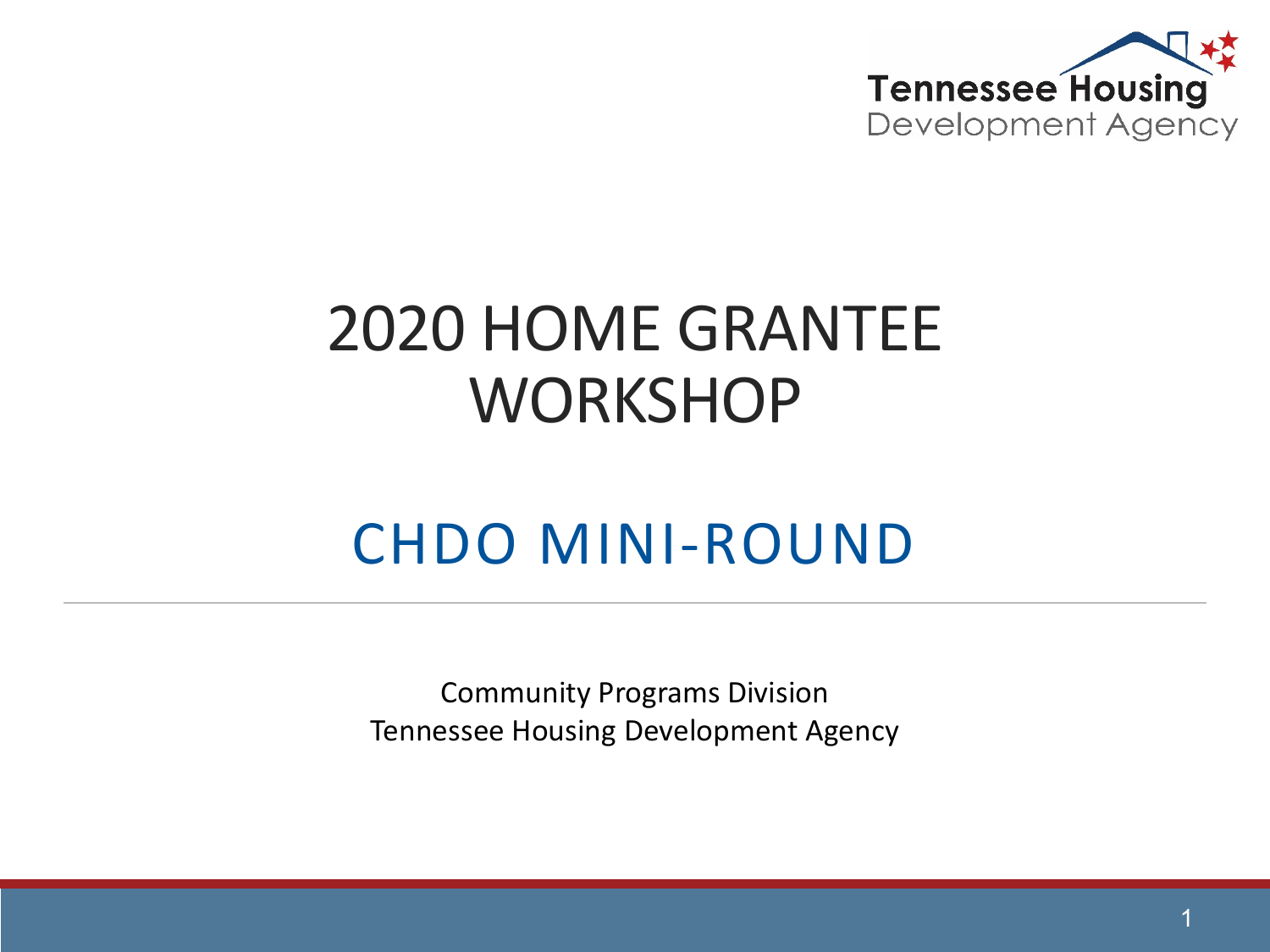

#### As a CHDO….

- You will receive a Reservation of Funds letter from THDA with your organization is as a developer
- THDA will provide a contract for development with the CHDO once the CHDO has a project site(s) for an activity that meets HOME and THDA requirements, including environmental clearance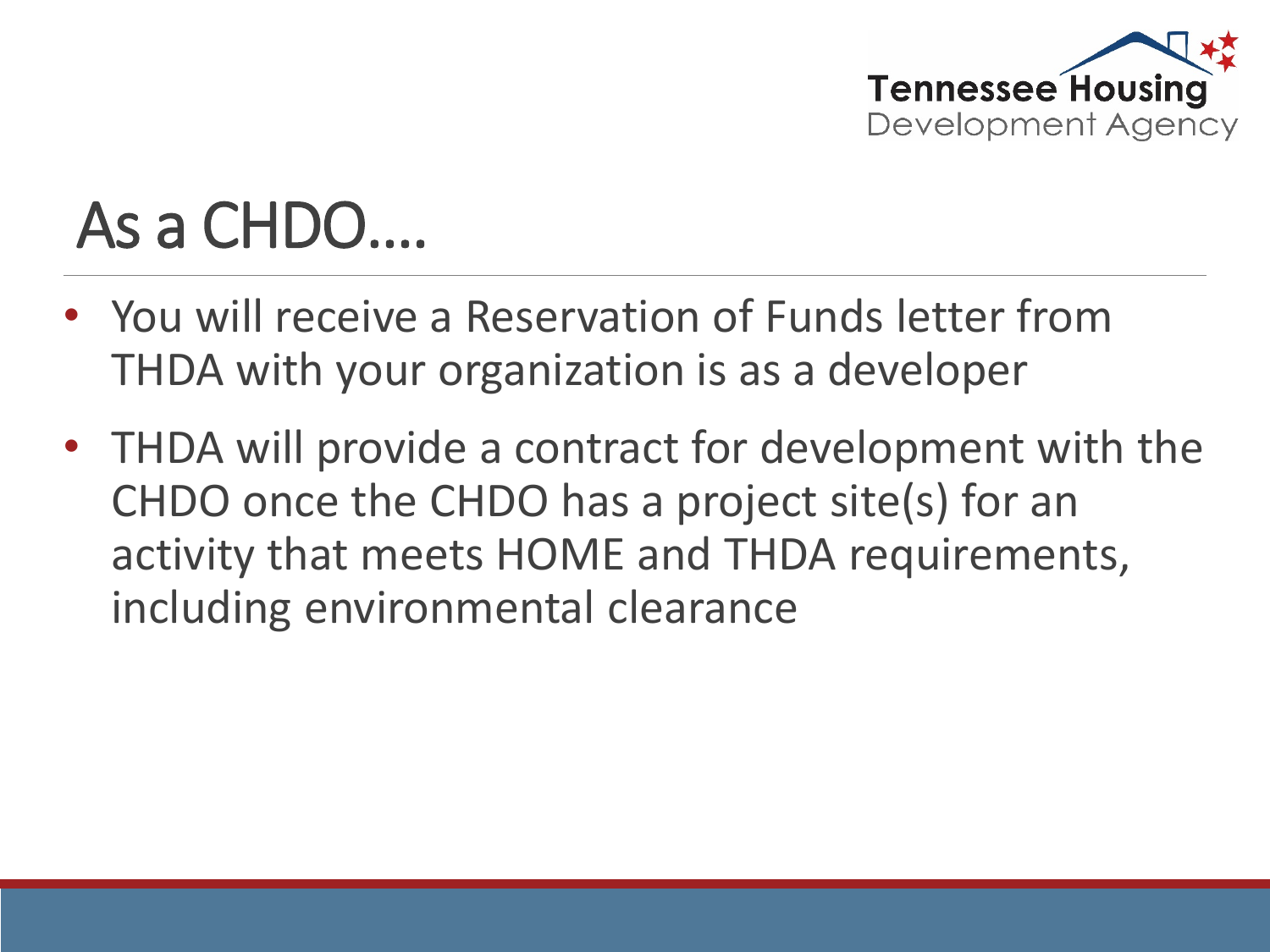

#### Commitment – Federal Requirements

- THDA has a **24-month commitment deadline** for CHDO funding to a specific local activity. March 31, 2023
- THDA may not commit HOME funds to a specific local activity until:
	- There is an identifiable project site address
	- Environmental Review requirements are satisfied
	- All necessary financing is secured
	- A budget and production schedule is established
	- Underwriting and subsidy layering for the unit is completed
	- Construction is expected to start within 12 months
- Commitment occurs when theses specific local project conditions are met and the activity is set up in IDIS.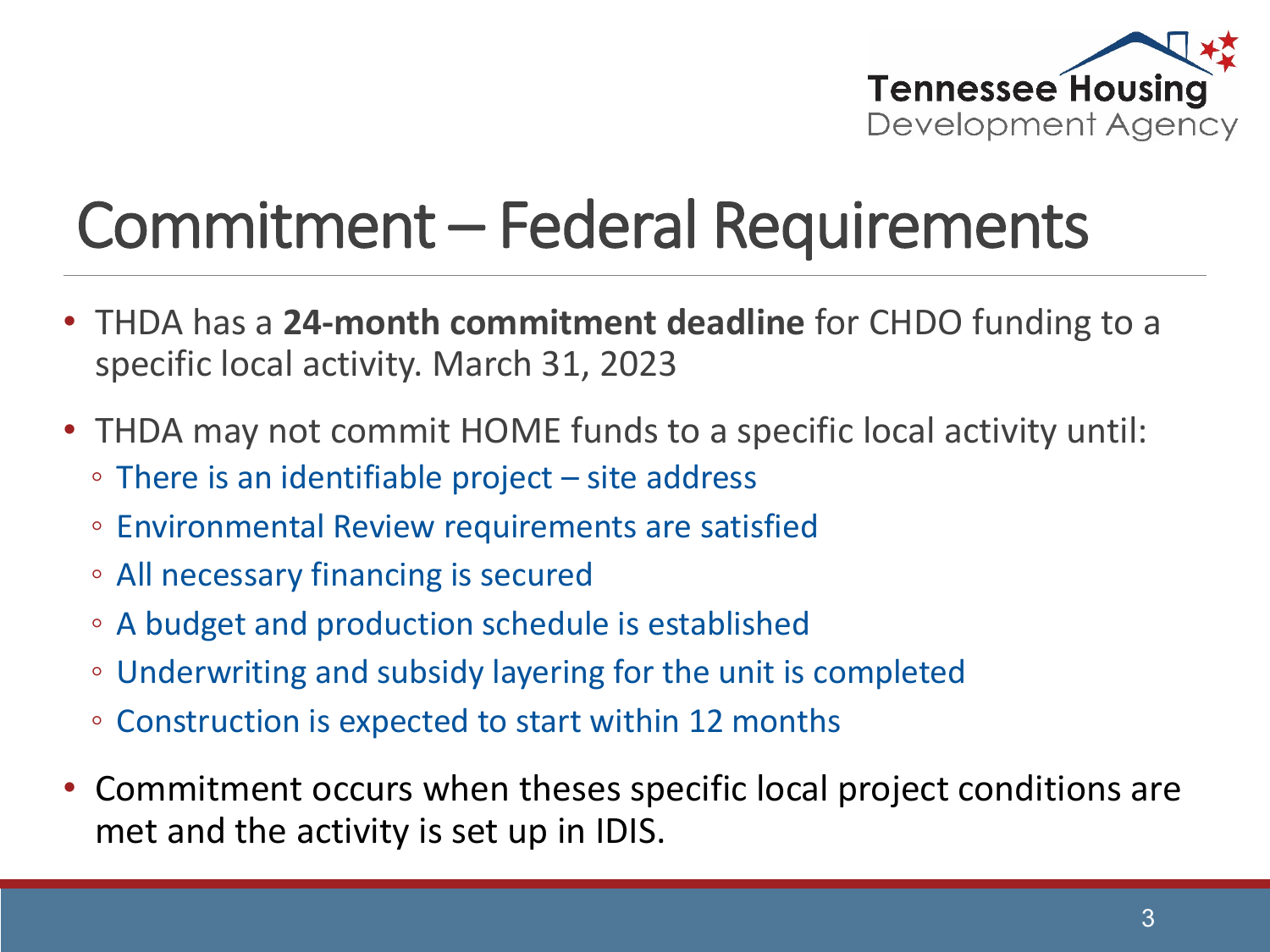

#### Written Agreements

- As the CHDO adds project sites that are cleared environmentally, THDA will issue the project specific written agreement.
- Each agreement will be signed by the CHDO and THDA
- Written agreement amounts and commitment dates are firm o *If commitment dates are not met, funds will not be available*
- Written agreement termination dates will all be 3/31/2024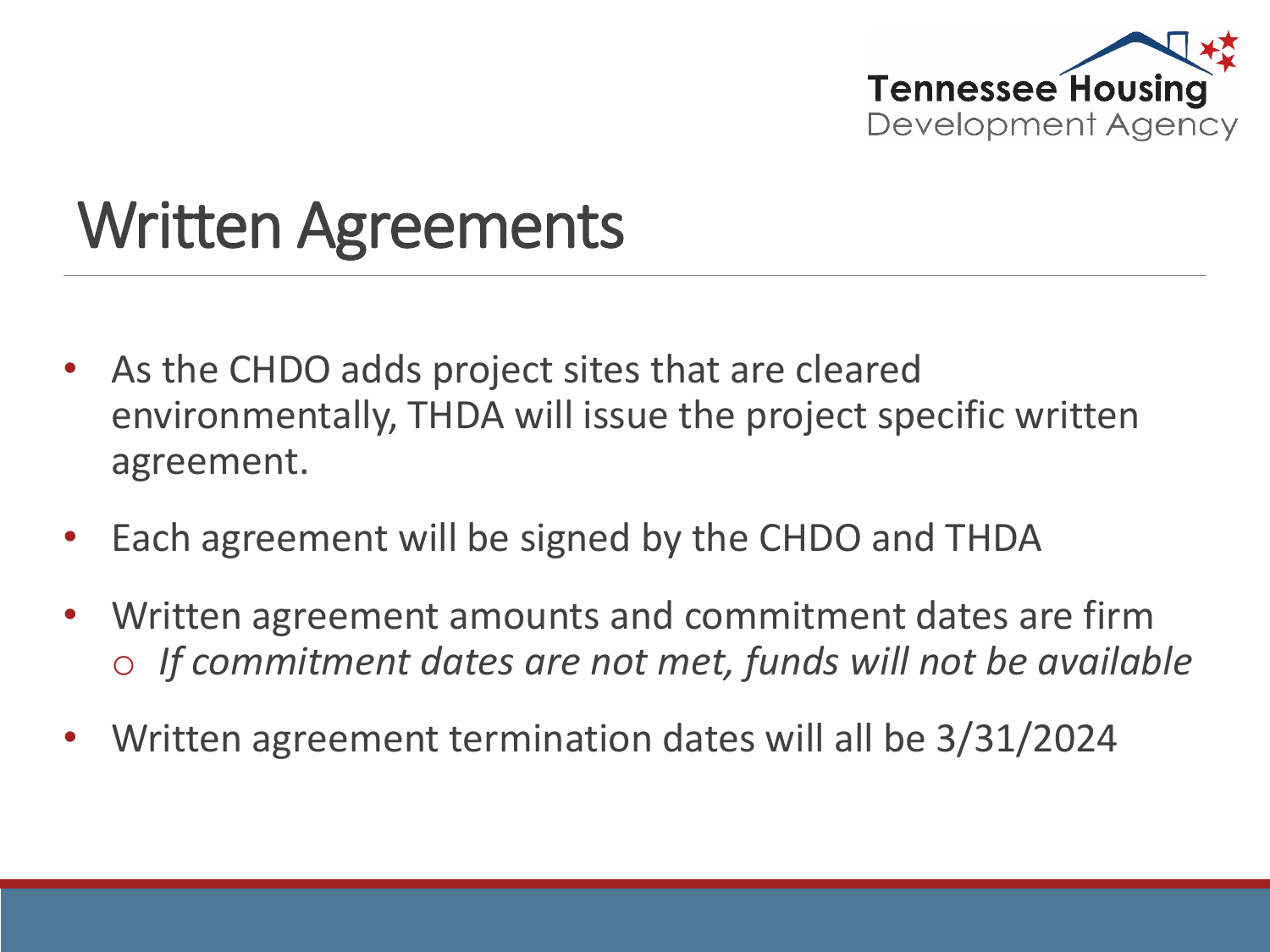

### Written Agreement will Specify:

- The address of the project (or legal description of the property if no legal address has been assigned)
- Use of other (non-HOME) funds
- The sales price of each unit or the method by which the sales prices will be established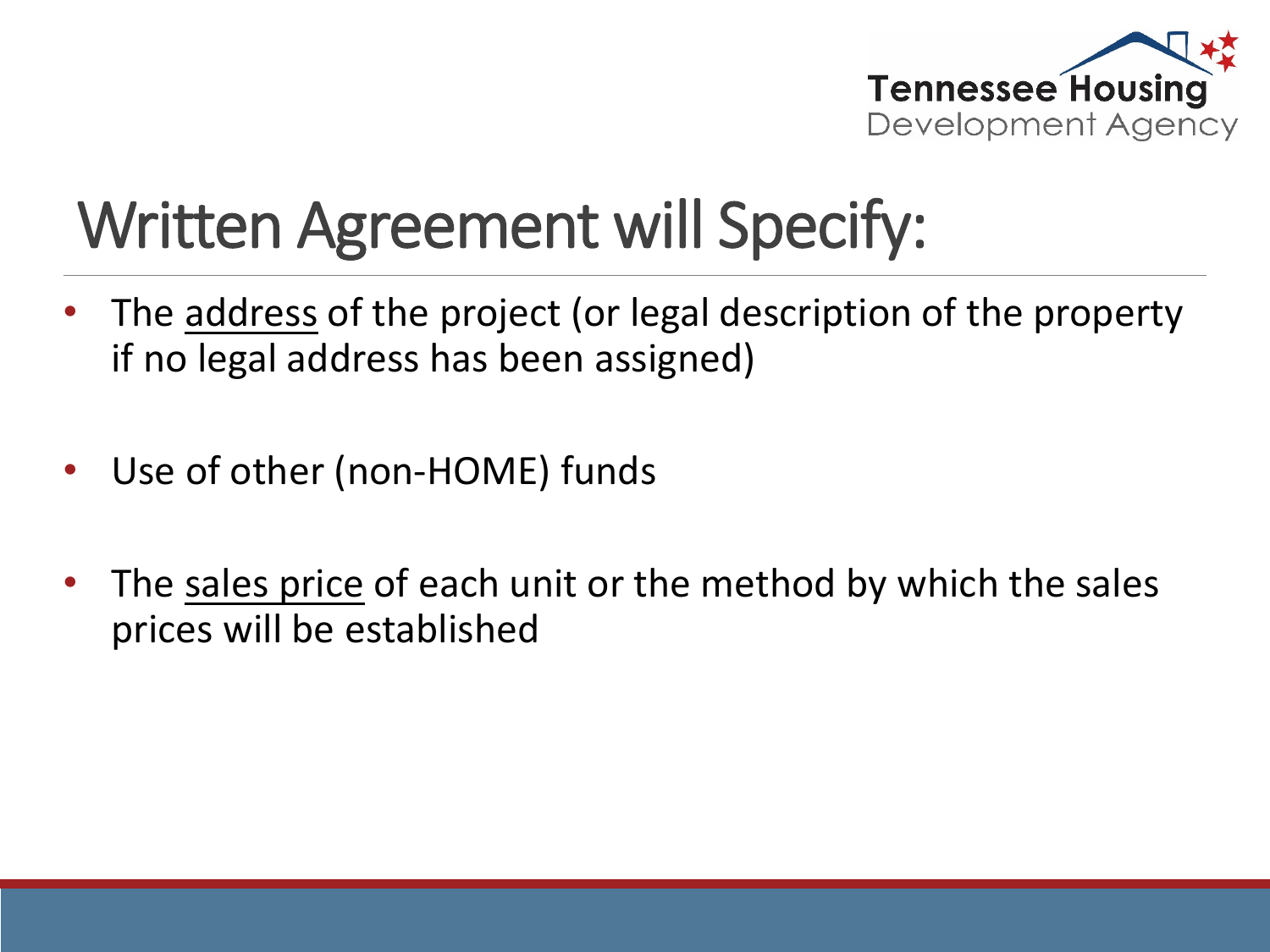

#### Development Agreement: Attachment A

- Details of the activities funded by the HOME grant, including specific addresses or legal descriptions
- Use of other (non-HOME) funds
- Pay special attention to additional conditions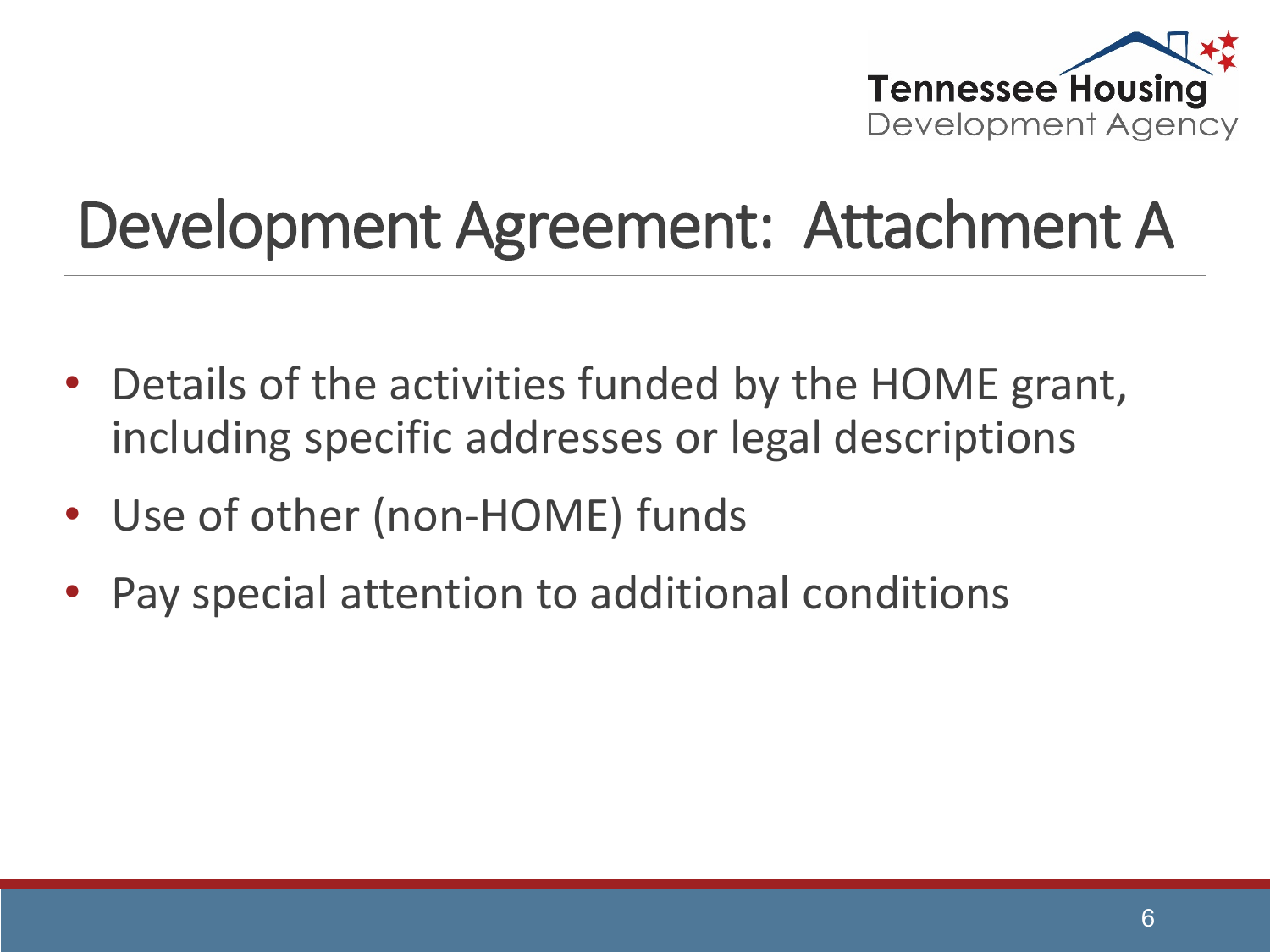

### Development Agreement - Attachment B

- Detailed implementation plan for carrying out HOME project
- Review what was submitted with application, make necessary changes and resubmit to THDA
	- Is zoning approved?
	- Is other financing in place?
- Detailed implementation plan for carrying out HOME project.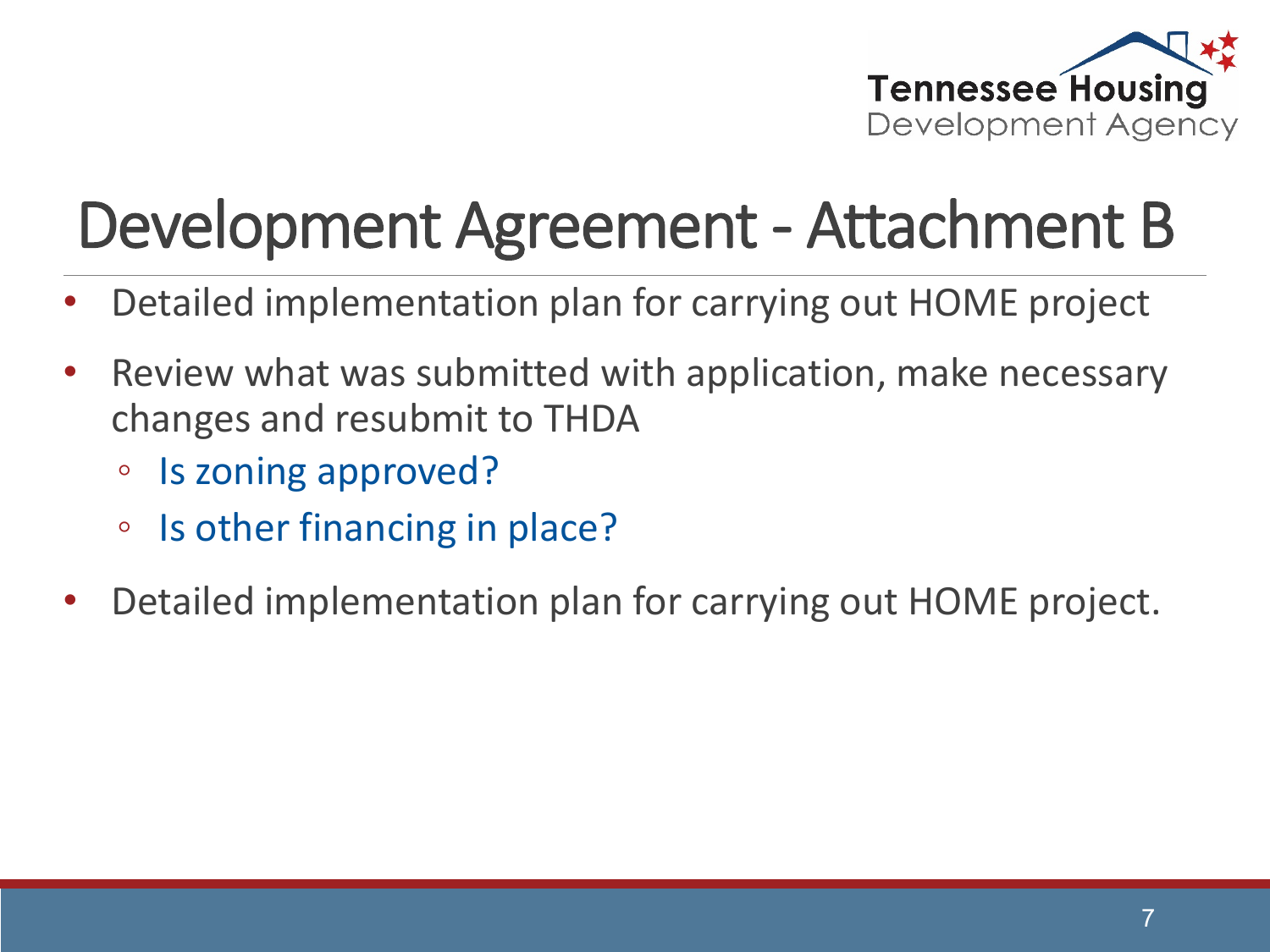

#### Development Agreement - Attachment C

- Shows uses and sources of HOME and other funding
- HOME funds drawn down in proportion to the other funding in the project
- Review budget submitted with application, make any changes, and resubmit to THDA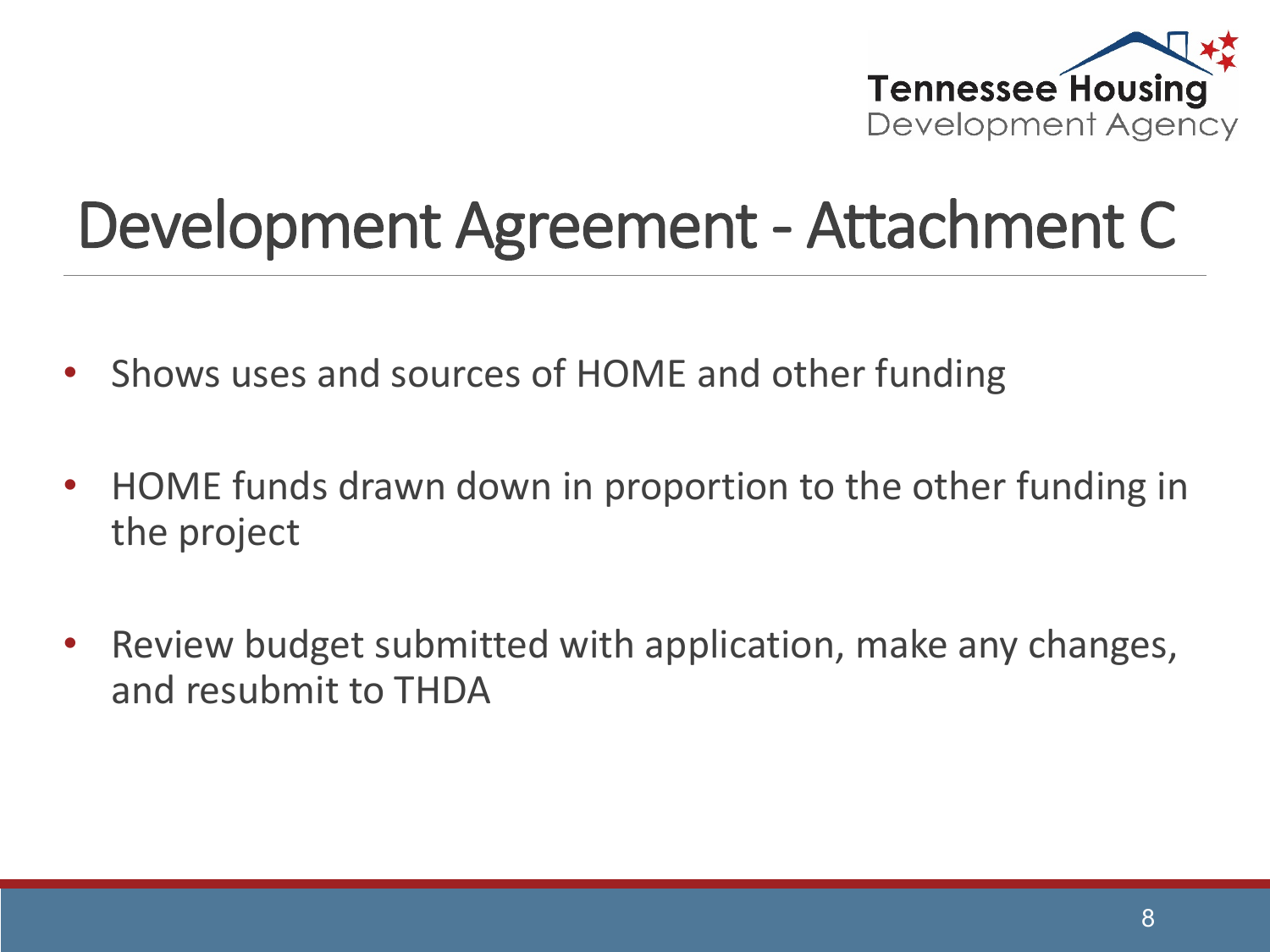

#### CHDO Operating Assistance Agreement

- Is not tied to the specific development activity for which CHDO was funded under the HOME Program Description
- All funds must be used for salaries of CHDO staff either towards the completion of the funded HOME development activity or to fund and develop capacity for the CHDO
	- $\circ$  Requests for payment should be accompanied by timesheets showing how the employee's time is spread across all of the agency's activities
- Federal Requirement CHDO must be expected to receive set-aside funds for a project within 24 months
- If CHDO does not meet the HOME commitment deadlines, THDA will reduce the CHDO Operating Assistance Agreement by that proportion of funds not committed by 3/31/23.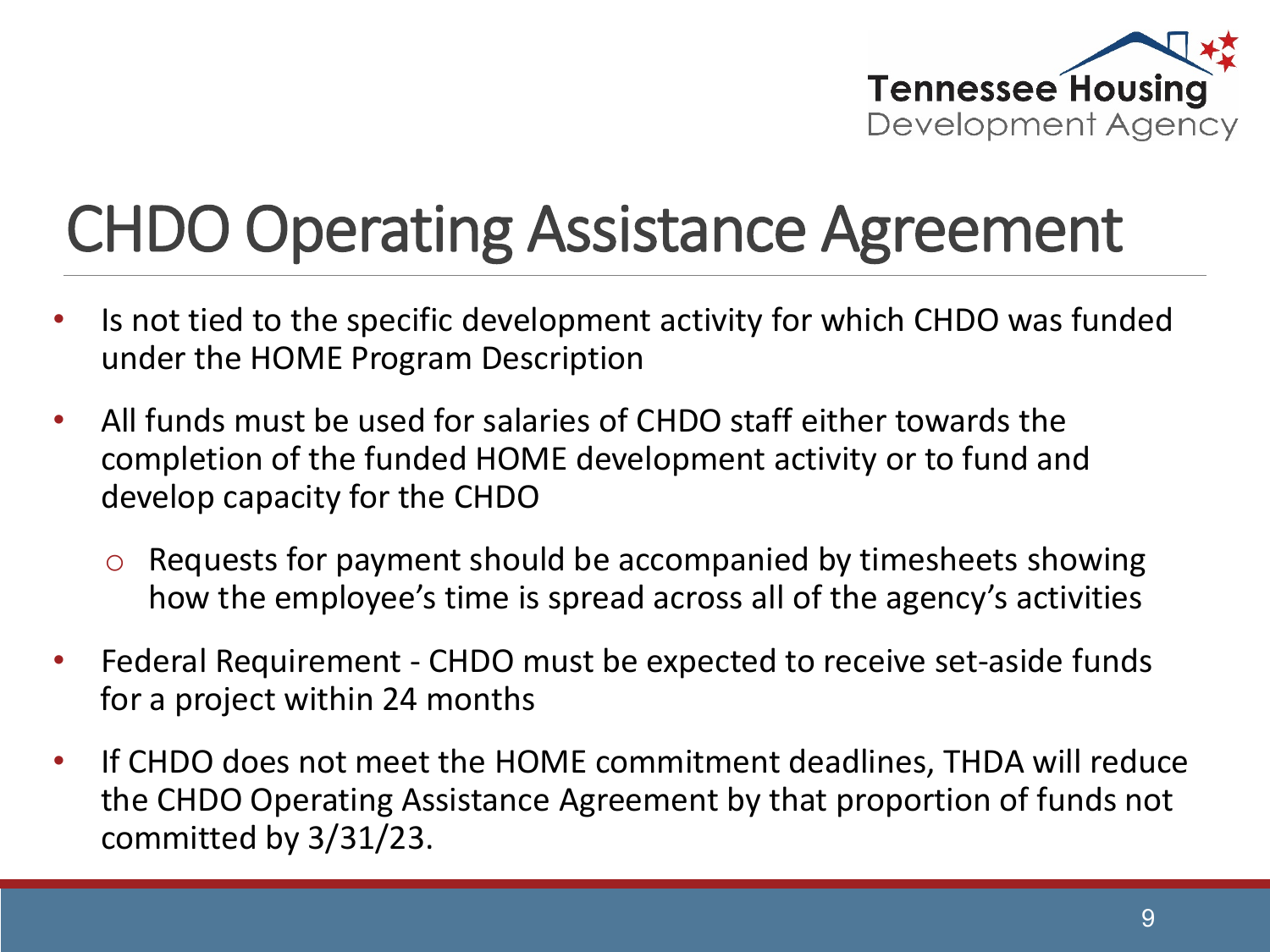

#### Income Determination & Verification

- THDA uses the Section 8 Rental Assistance definition. This calculation MUST be done by the CHDO and submitted to THDA
- Income includes assets
- Include gross annual income *anticipated* to be received by **all persons** in the household during the next 12 months by examining income source documents
- Applicants must provide documentation of current income dated within the 60-day period preceding the determination or the 60-day period following the request date
- Must examine 2 months of income source documentation for all persons in the household
- Documentation of income verification and how the income was calculated must be maintained in grantee files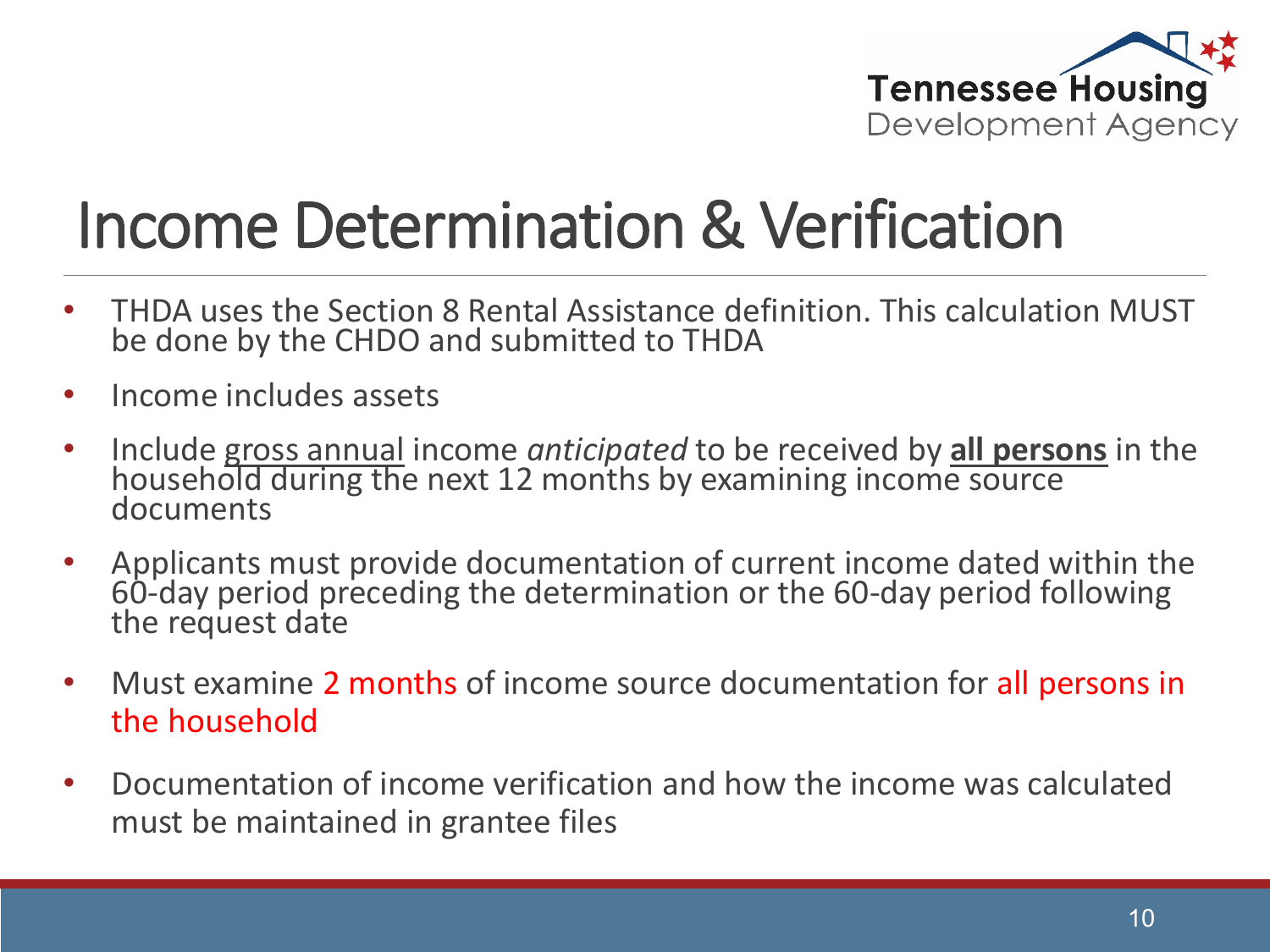

#### Income Verification

Acceptable source documents may include:

- Wage statement for the past 2 months
- Interest statements
- Unemployment compensation statements
- 3rd party verification from employer, bank, etc.
- Self Certification as a last resort only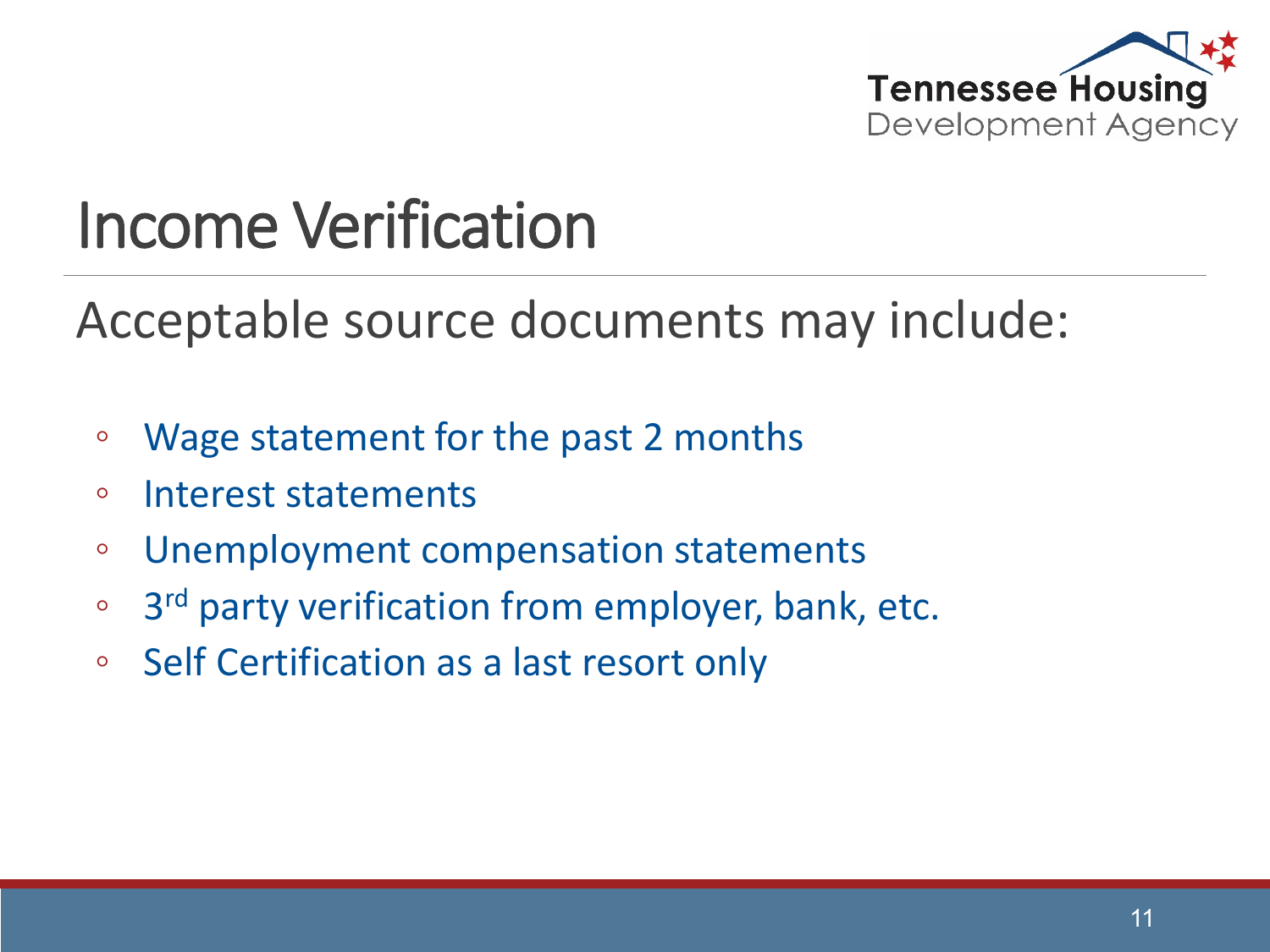

#### Liquid Assets

If a homebuyer has liquid assets that exceed the allowable Total Cash Value of \$20,000, the home buyer is required to invest 10% of those funds rather than the standard 1% of the sales price

Liquid Assets include:

- Cash
- Savings accounts
- Checking accounts
- Money Market accounts (not 401K or other restricted retirement)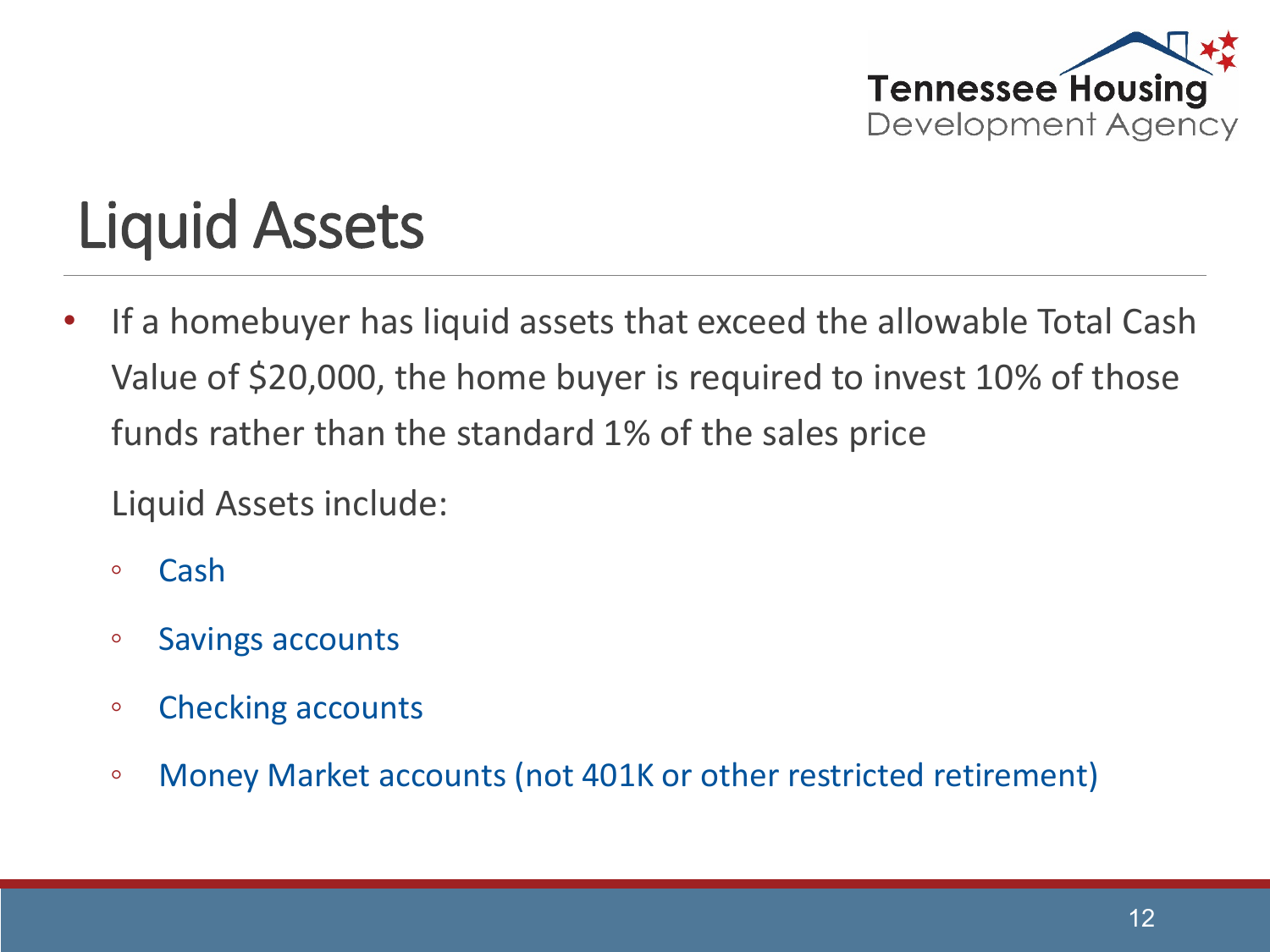

#### Contractor Qualifications

- If the CHDO utilizes a 3<sup>rd</sup> party general contractor, the general contractor must hold a current Tennessee general contracts license in good standing
- Grantee must verify that the contractor is not debarred from participation in Federal programs, including HOME, and has adequate insurance and bond authority for the project.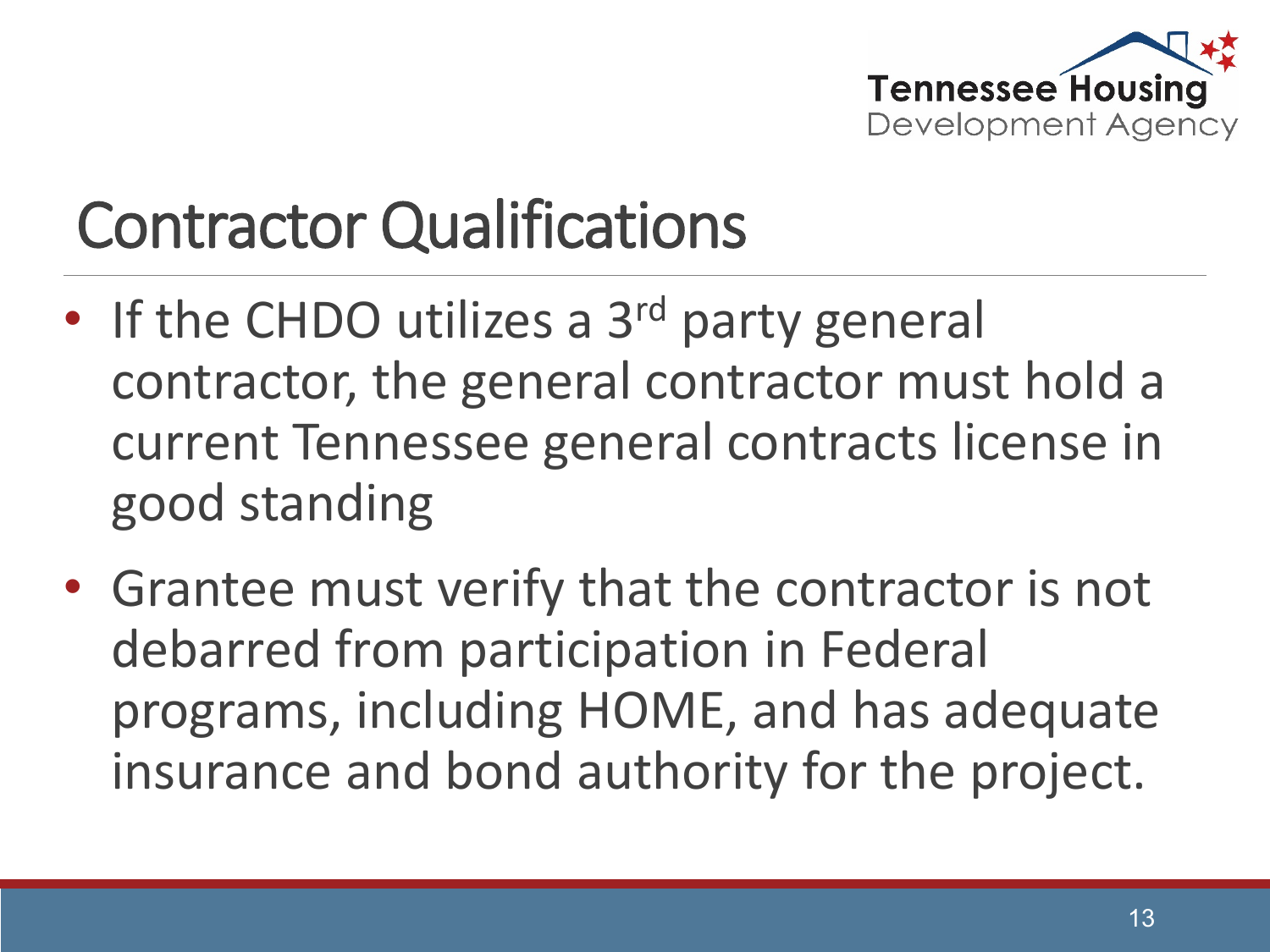

#### ENVIRONMENTAL REVIEW

• HUD provides a few online training opportunities for the ERR process. You will find them at the following links:

YouTube: <https://youtu.be/ytkzT4HvXQY>

HUD WISER Training: <https://www.hudexchange.info/trainings/wiser/>

These links are also available at:<https://thda.org/business-partners/home>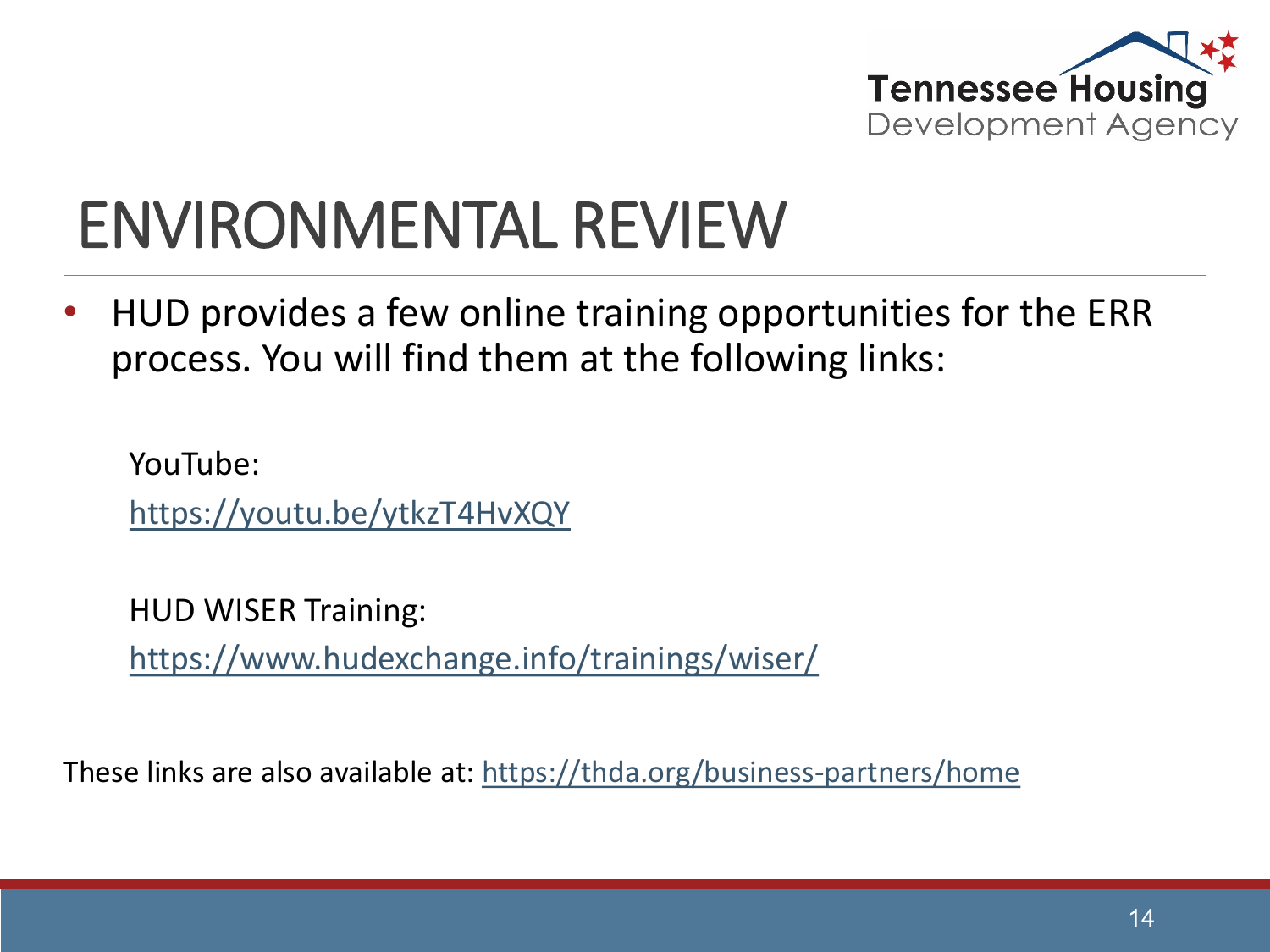

### ENVIRONMENTAL REVIEW

- The applicability of the Environmental Review requirements is based on the HOME activity (new construction and/or acquisition/rehabilitation) as a whole, not on the type of the cost paid for with HOME funds
- If the CHDO has a release of funds for this project from HUD, there must still be a release of funds for this HOME grant
	- $\circ$  A prior ER can be used as information by THDA towards the completion of the ER for the HOME-funded activity providing the information is accurate and current at the time the HOME ER is completed.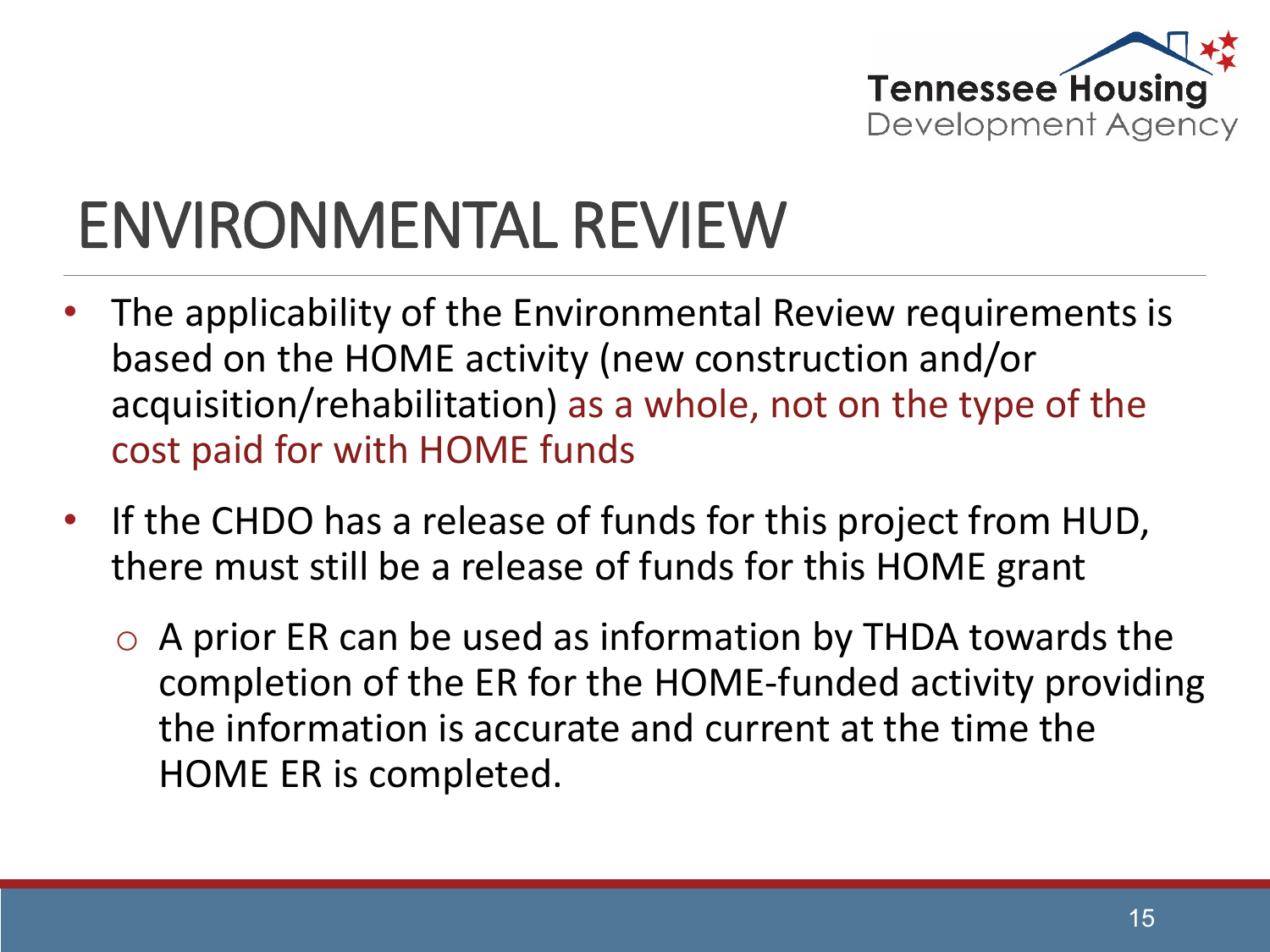

#### ENVIRONMENTAL REVIEW

- HOME funds **ABSOLUTELY MAY NOT** be committed to a project prior to the completion of the environmental review and release of funds.
- The Grantee MAY NOT take any choice limiting actions prior to completion of the environmental review
	- $\circ$  This includes all funds contemplated for investment into the project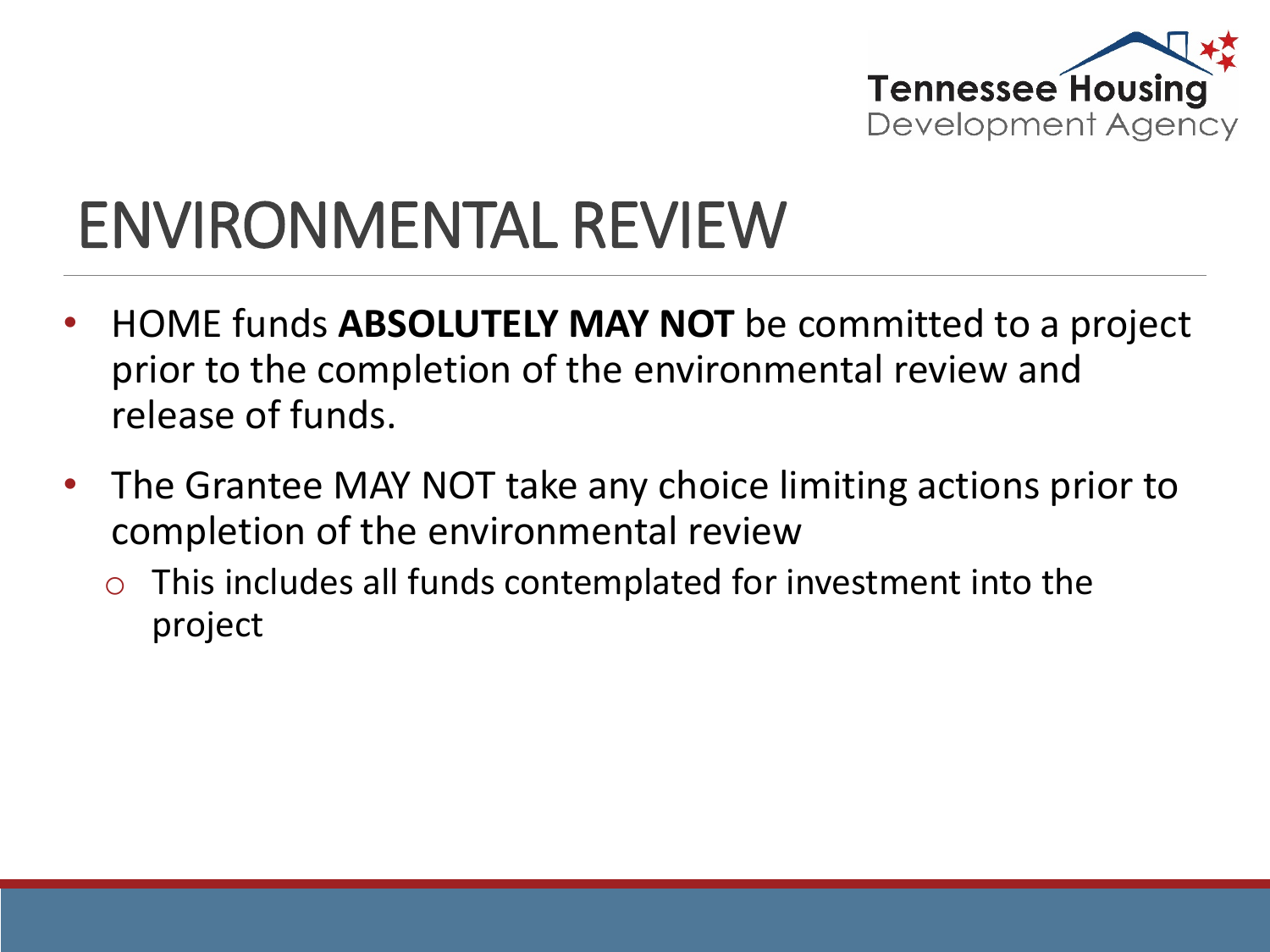

#### Responsibility for the Environmental Review

- CHDOs gather environmental review data
- CHDOs submit original environmental review documentation to THDA prior to publishing Notice
- THDA reviews and authorizes notice publication and issues Release of Funds from HUD/Knoxville after the comment period

#### Environmental Review Record (ERR)

- The ERR contains all relevant documents, public notices, and written determinations about the project
- Some environmental factors can be considered on a county-wide basis while others require a site-specific analysis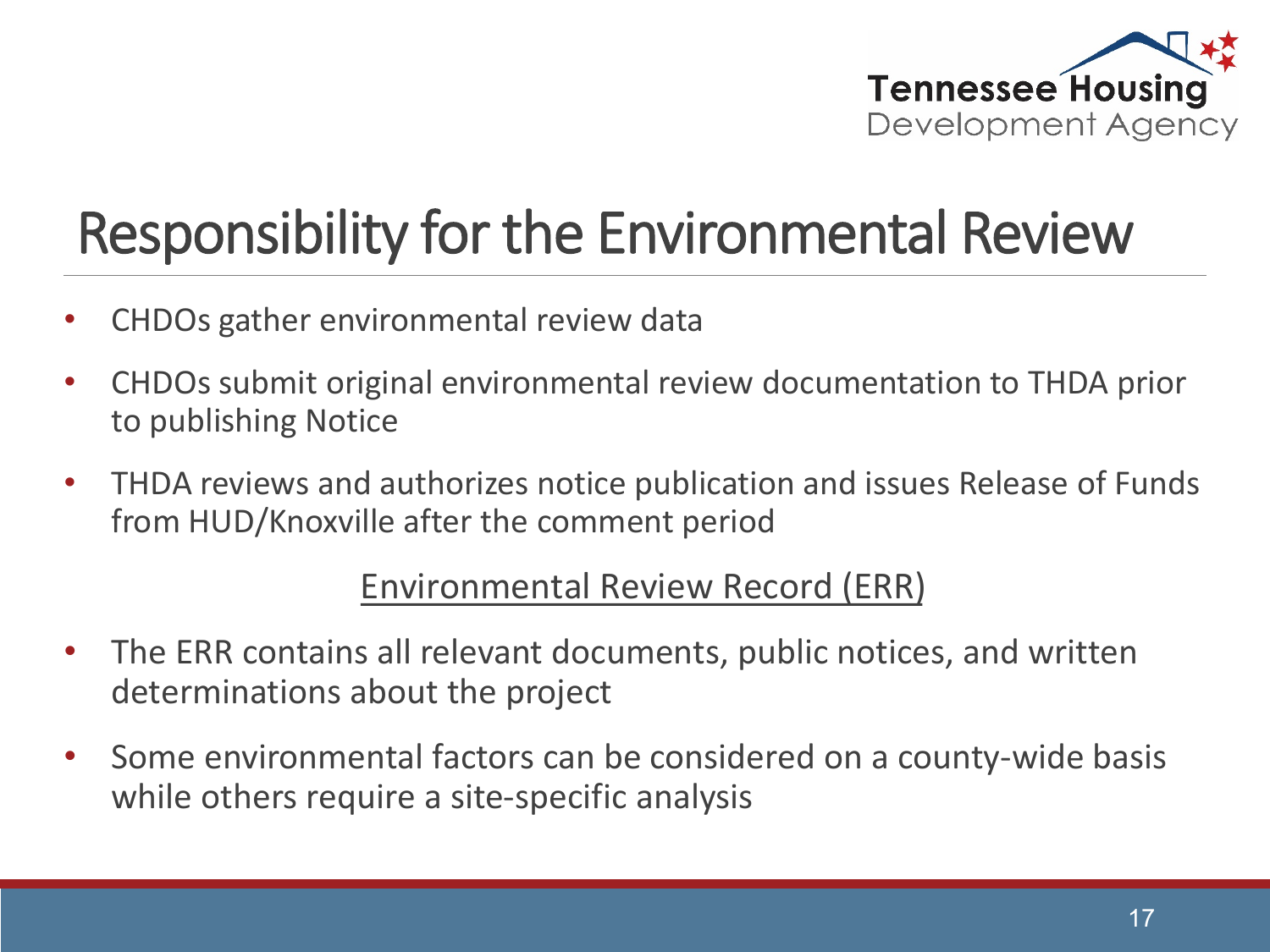

### Levels of Environmental Review

Exempt

Categorically Excluded not subject to the authorities of the Statutory Checklist

Categorically Excluded subject to the authorities of the Statutory Checklist

Categorically Excluded activities converted to Exempt

Environmental Assessment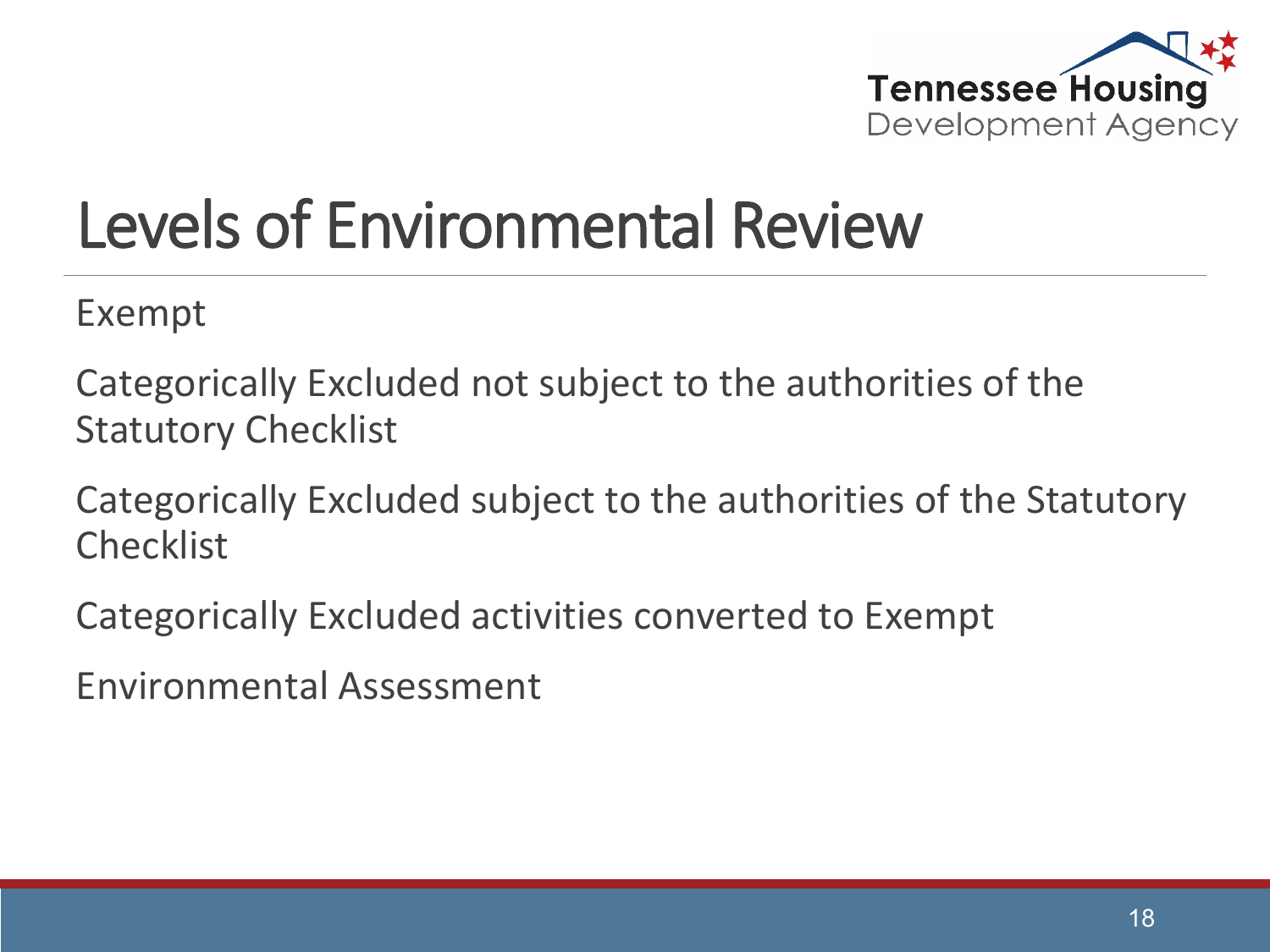

# Steps for Categorically Excluded Project

- 1. Complete the Statutory Checklist by documenting your contact with the appropriate source (ER-3).
- 2. Complete the Finding of Categorical Exclusion and Narrative.
- 3. Submit the ER-3 and supporting documentation to THDA.
- 4. THDA reviews the ER-3 and narrative prior to the publication of the Notices.
- 5. CHDO publishes Notice of Intent to Request Release of Funds in local newspaper.
- 6. THDA holds ERR for a 7-day comment period beginning the day of publication
- 7. After comment period, THDA submits Request for Release of Funds to HUD/Knoxville.
- 8. HUD holds ERR for 15-day comment period before issuing Release of Funds to THDA.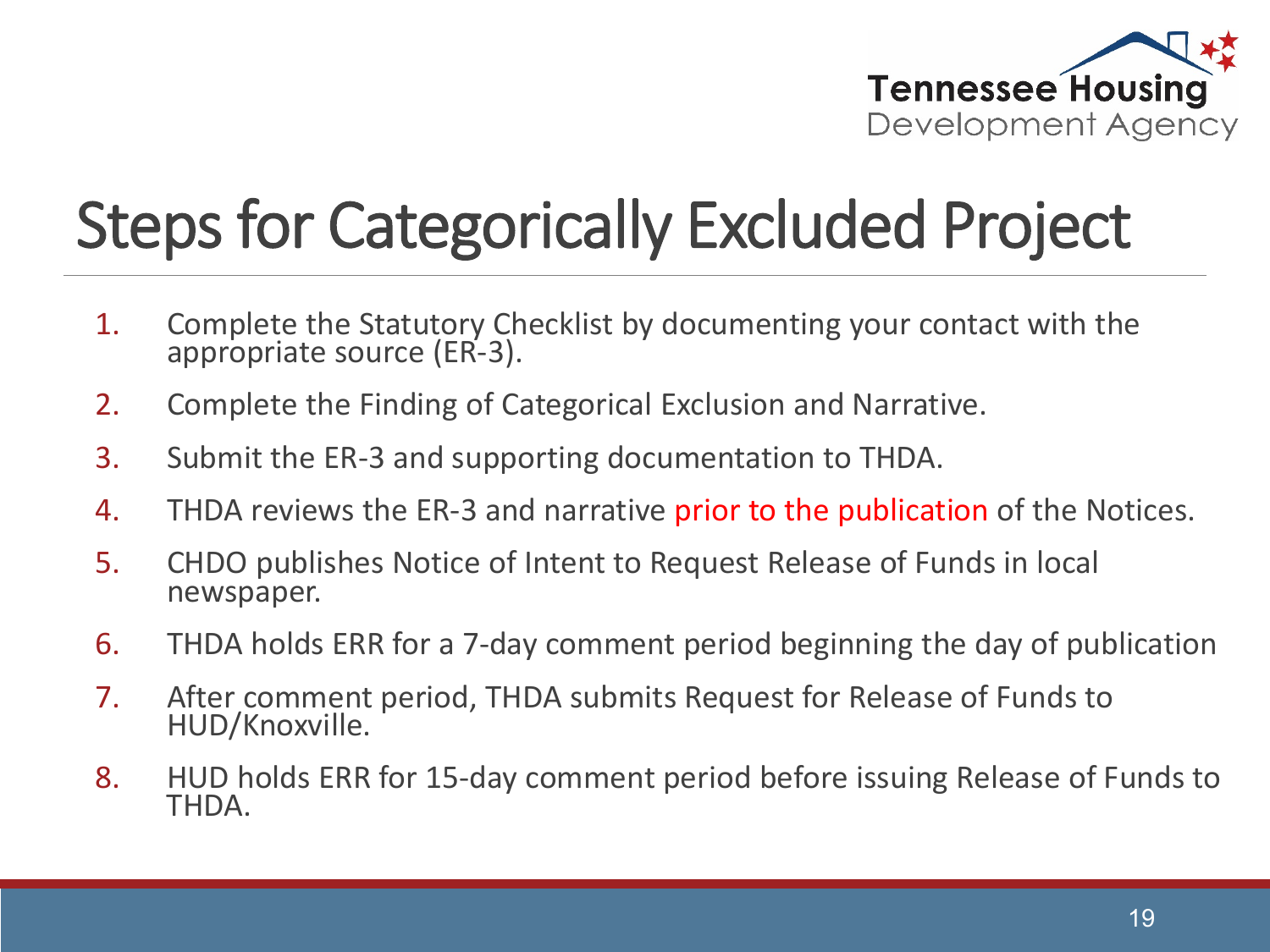

#### Required Consultation with Tribes

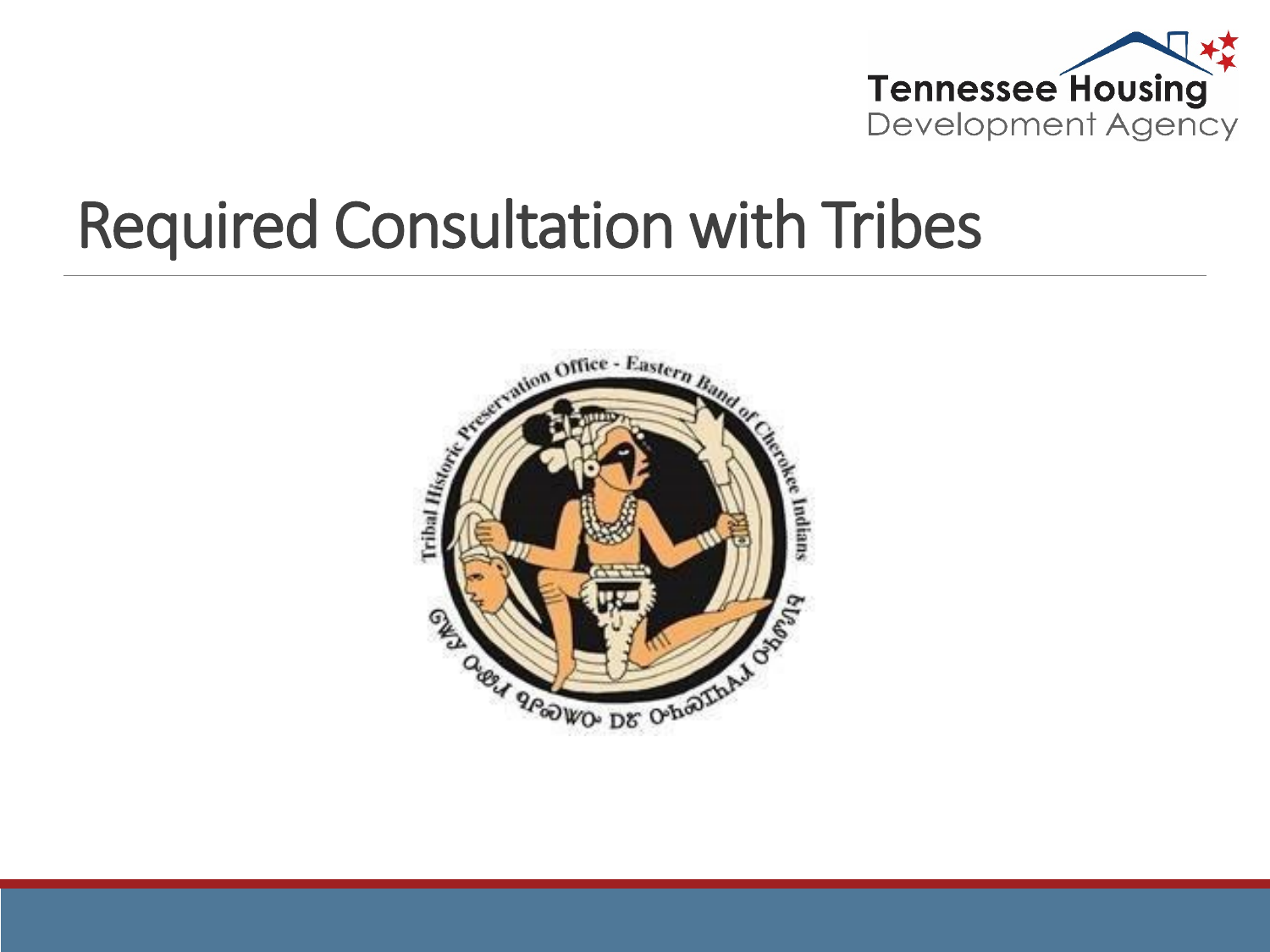

#### HOME Investment Per Unit

#### 2020 Maximum Subsidy Limits Are:

| Minimum HOME \$ | \$1,000   |            |
|-----------------|-----------|------------|
| Maximum HOME \$ | \$83,045  | 0-Bedroom  |
|                 | \$95,199  | 1-Bedroom  |
|                 | \$115,763 | 2-Bedroom  |
|                 | \$149,761 | 3-Bedroom  |
|                 | \$164,390 | 4-Bedroom+ |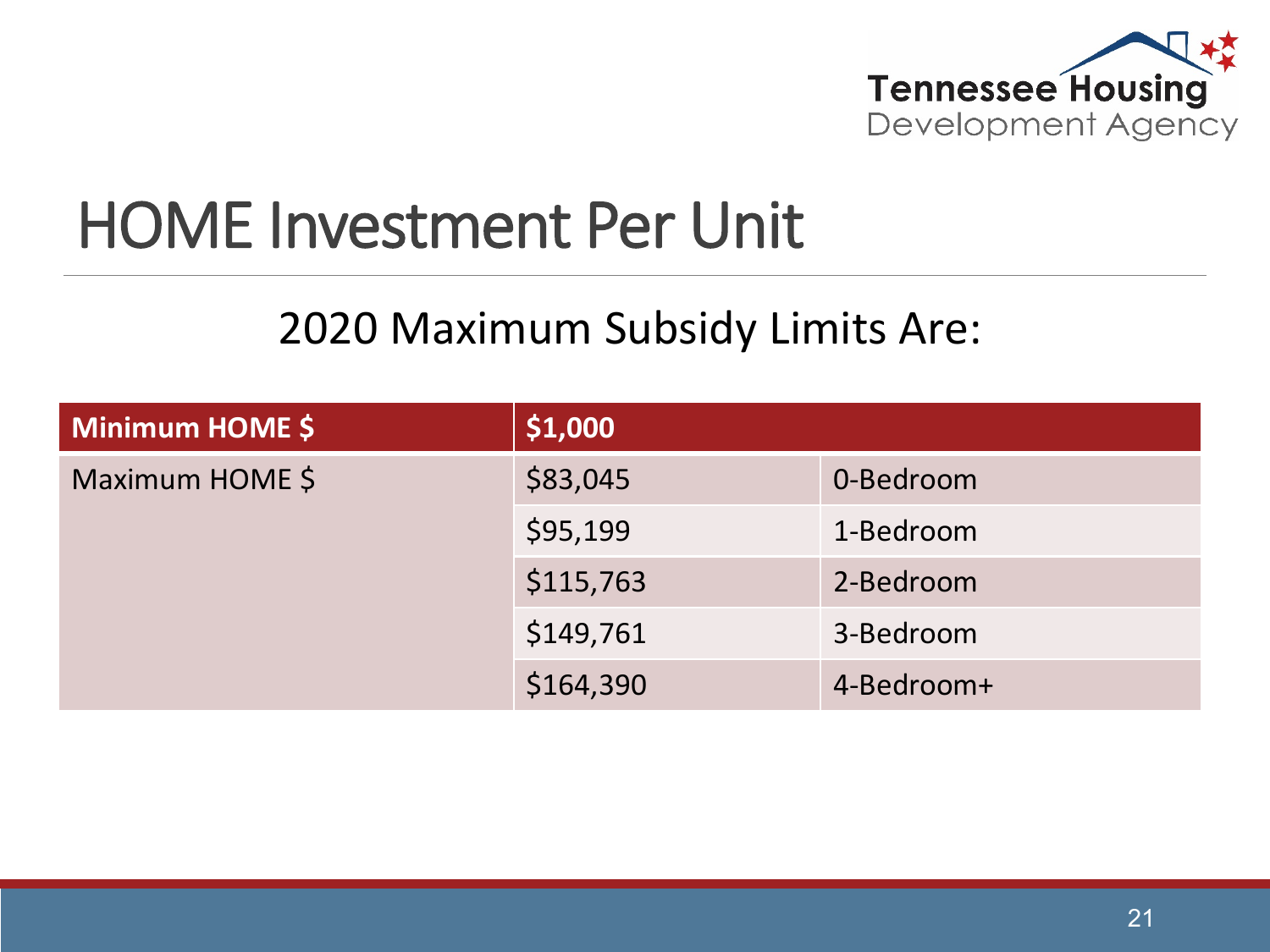

# CHDO HOME OWNERSHIP PROGRAM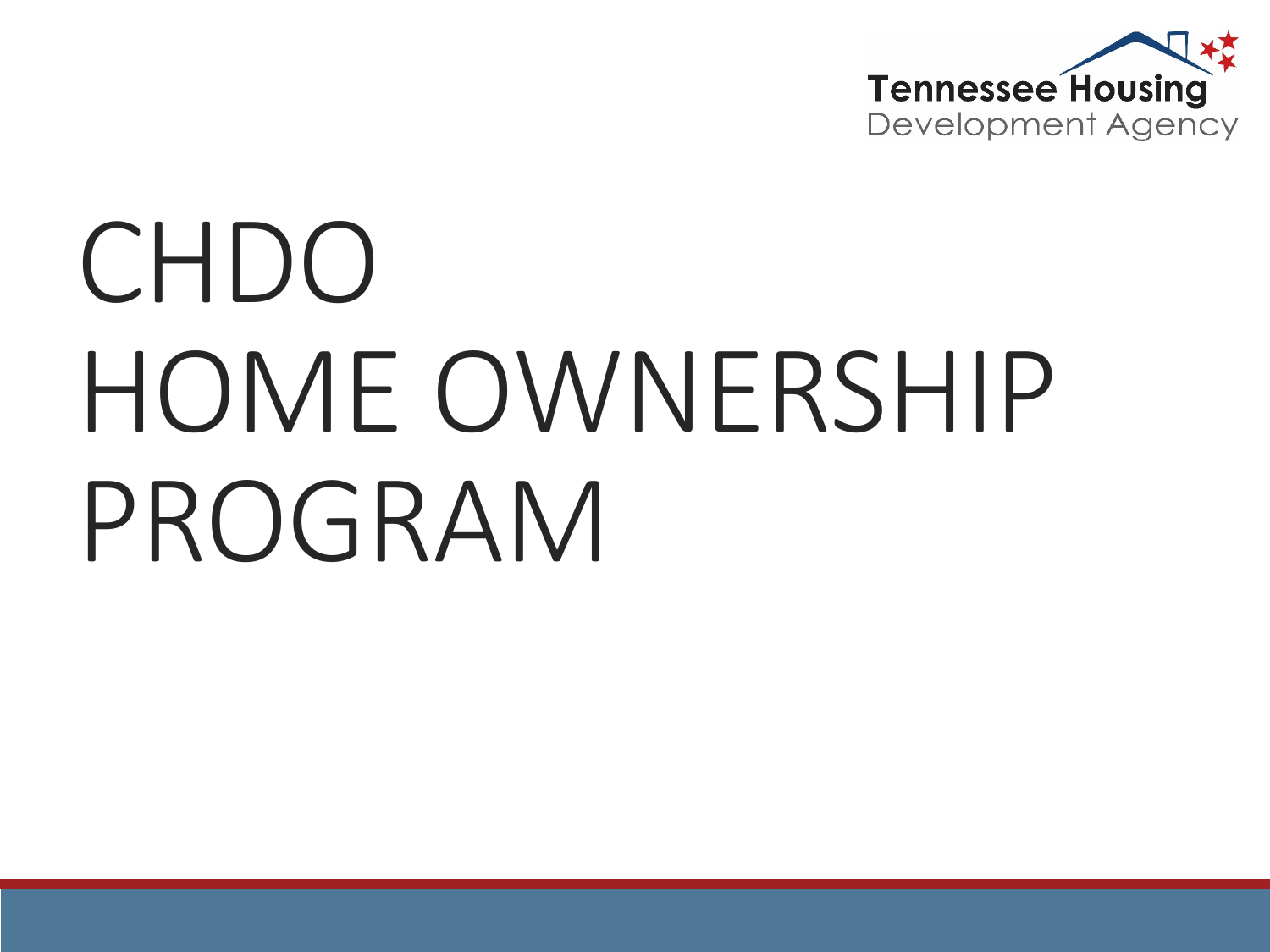

# Eligible Costs

#### **Hard Costs**

- Actual construction costs towards meeting state/local code and THDA Design Standards
- Costs to meet new construction standards of the 2009 International Energy Conservation Code or the code adopted by the local jurisdiction if later.
- Costs to make the unit(s) handicapped accessible, as necessary

#### **Soft Costs (Project Delivery Costs)**

- Costs to settle financing
- Preparation of plans and specifications
	- For rehabilitation costs for work write-ups and progress reviews a maximum of \$2,500 per project. The costs for reviews and work write-ups are not tied to the construction hard costs.
- Costs for Energy Star certification
- THDA Quality Assurance Reviews
- Cost of termite inspections

NOTE: Soft costs count towards HOME subsidy limit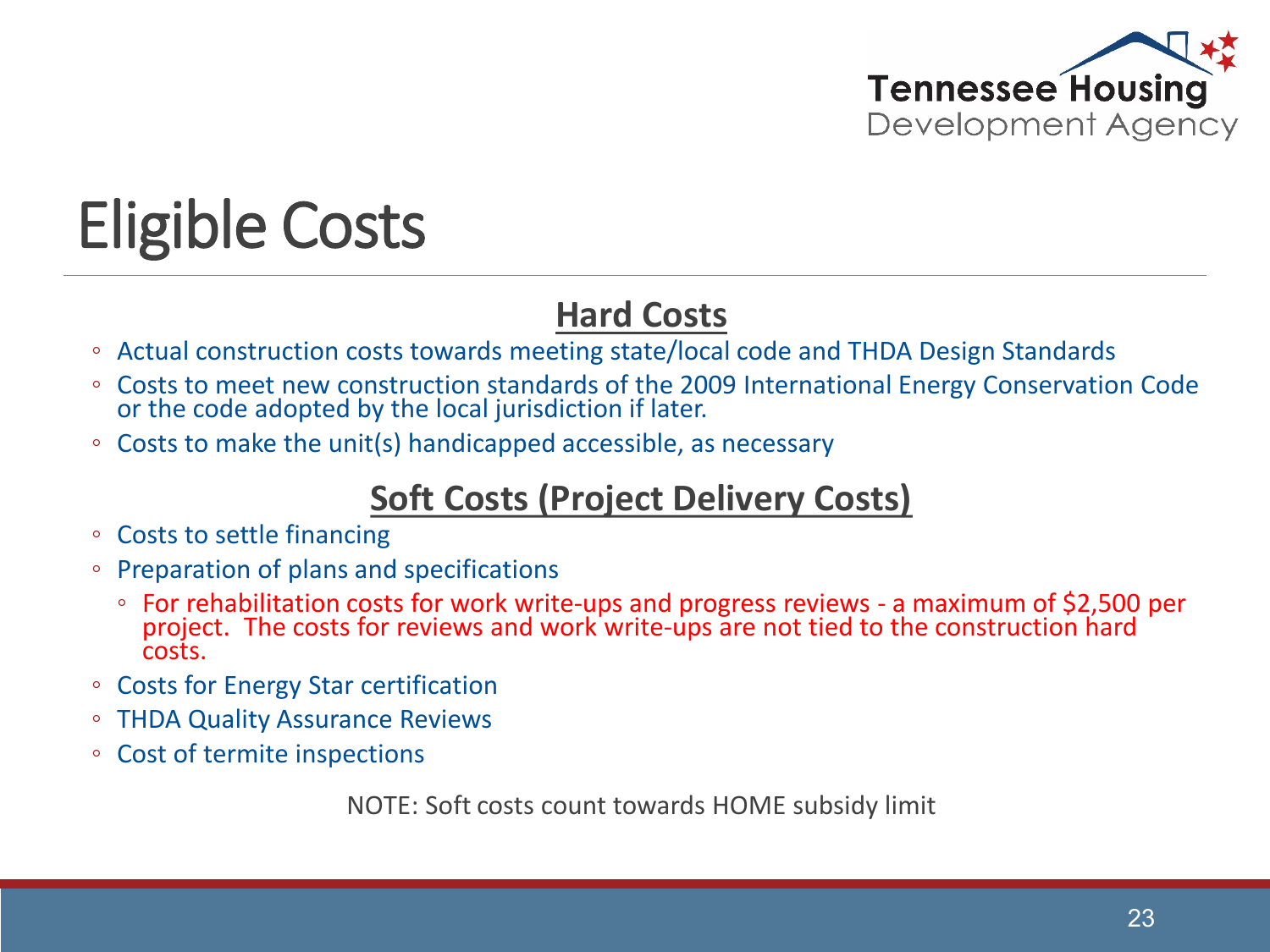

# Use of HOME Funds

- HOME funds are provided as construction financing (without interest costs) to:
	- o Build affordable, new single-family units for sale to low income households

Or

- o Acquire and rehabilitate affordable single family units for sale to low income households
- At time of sale to eligible buyer, the CHDO *must leave at least \$1,000 or up to \$14,999 of HOME funds with the units as a soft second mortgage*
	- o The soft second mortgage is limited to the *lesser of \$14,999 in HOME funds or the amount of HOME necessary to qualify the household for permanent financing.*
	- o Every homebuyer will not require \$14,999 but must have a gap of at least \$1,000 to qualify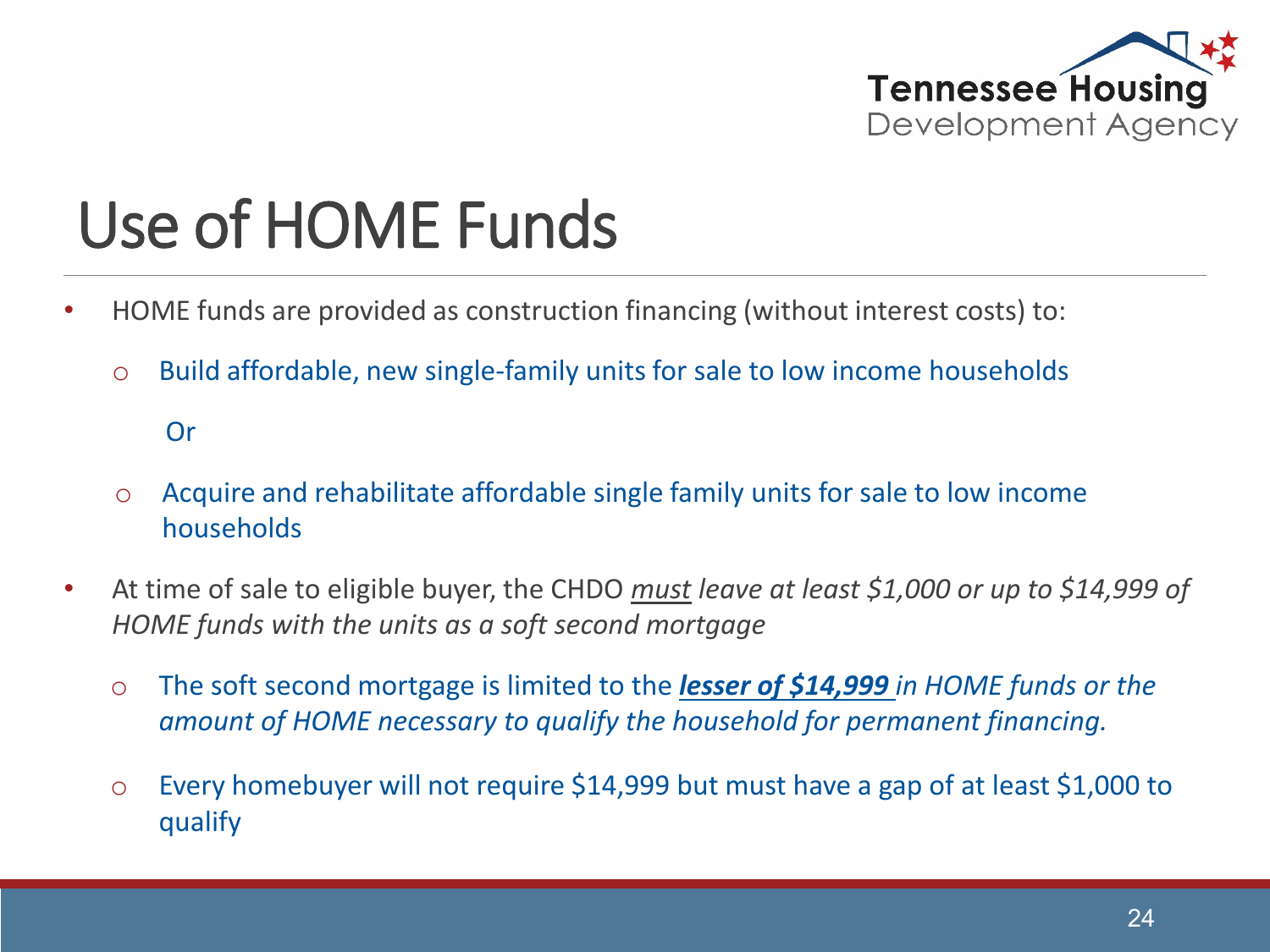

#### Home Ownership Requirements

- Before construction or acquisition and rehabilitation can begin under homeownership, all CHDOs must demonstrate a pipeline of eligible buyers pre-qualified for a permanent loan.
	- **Speculative construction or acquisition is not generally allowed; however, under** certain circumstances THDA will allow a CHDO to apply for an exception to this policy on a project-by-project basis.
		- To be considered for an exception, the CHDO must demonstrate that it meets certain criteria, including:
		- **Experience and capacity to manage an affordable rental housing program;**
		- Success during the last three (3) years in managing affordable rental housing in the area of the proposed project with an average list to lease-up term of no more than 180 days;
		- A current average market time of list to contract for sale for similarly priced, comparable homes in the area of the proposed project of no more than 120 days;
		- Extenuating circumstances that prevent the CHDO from having a pipeline of pre-qualified homebuyers to support their development activity.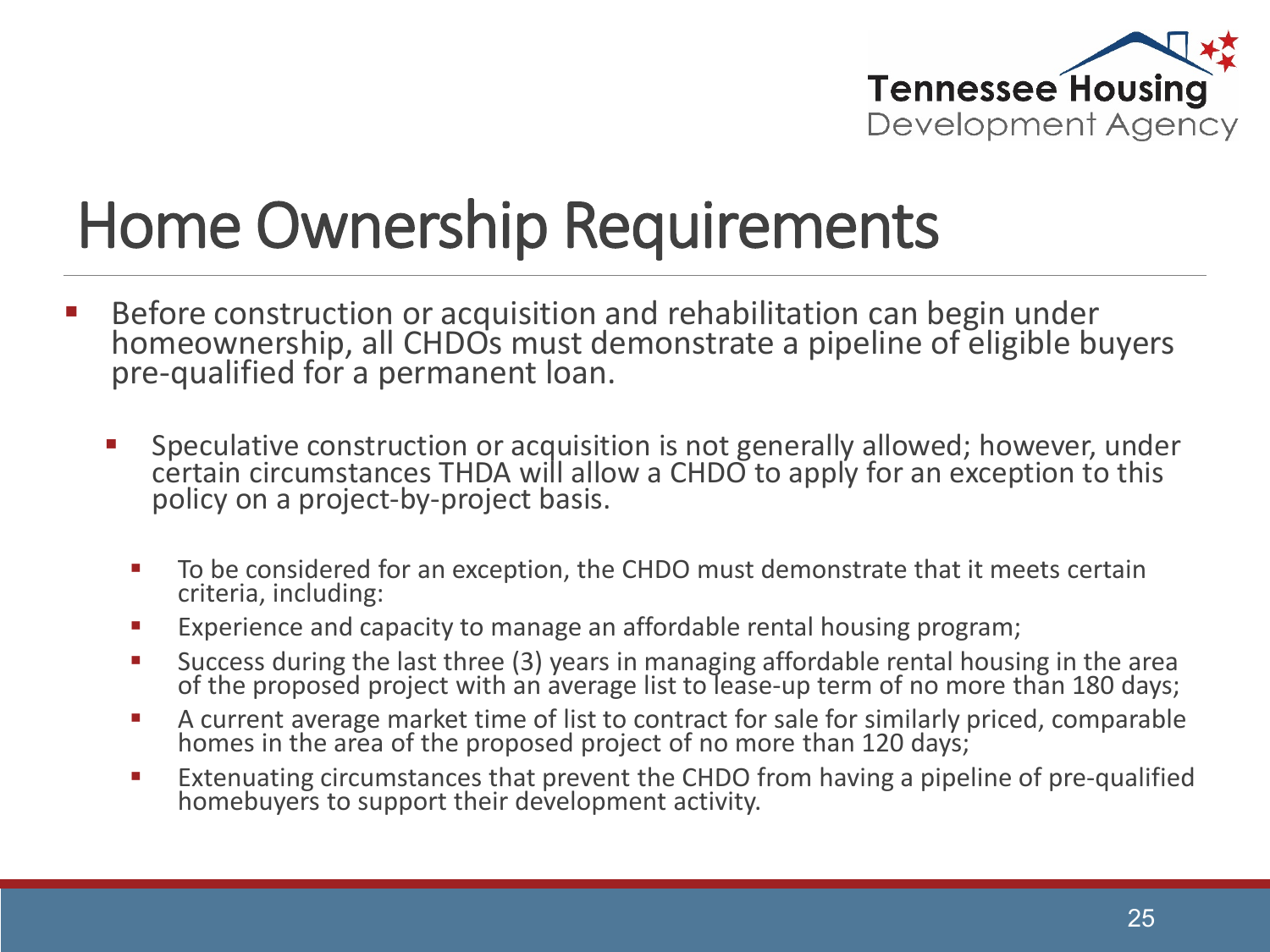

#### Home Ownership Requirements

- The purchase price must be the appraised value and will be stipulated in the HOME Agreement with THDA
- Property value price limits are established by HUD and current limits are posted to THDA website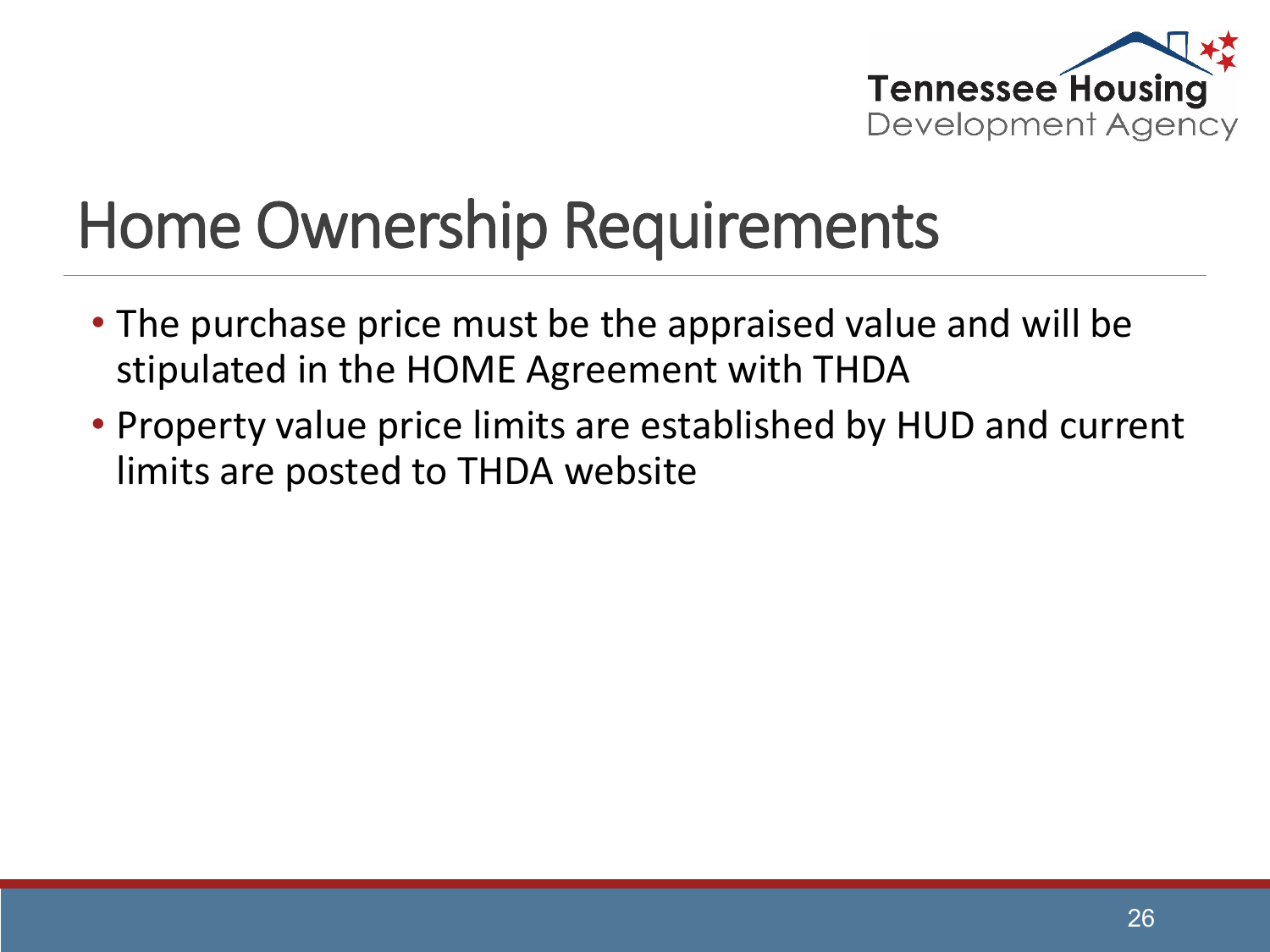

# Soft Second Mortgage

- Soft second mortgage is at an amount necessary to qualify the household for permanent financing
	- o Maximum subsidy of \$14,999
	- $\circ$  Five year affordability period as long as the unit remains the principal residence of the homebuyer
	- $\circ$  Forgiven at the end of the five years
		- **If the unit is sold during the affordability period, the amount** that must be repaid is based on the amount of time the family has occupied the unit
		- **If the unit is transferred or the homeowner no longer occupies** the unit as their principal residence, the full second mortgage amount is due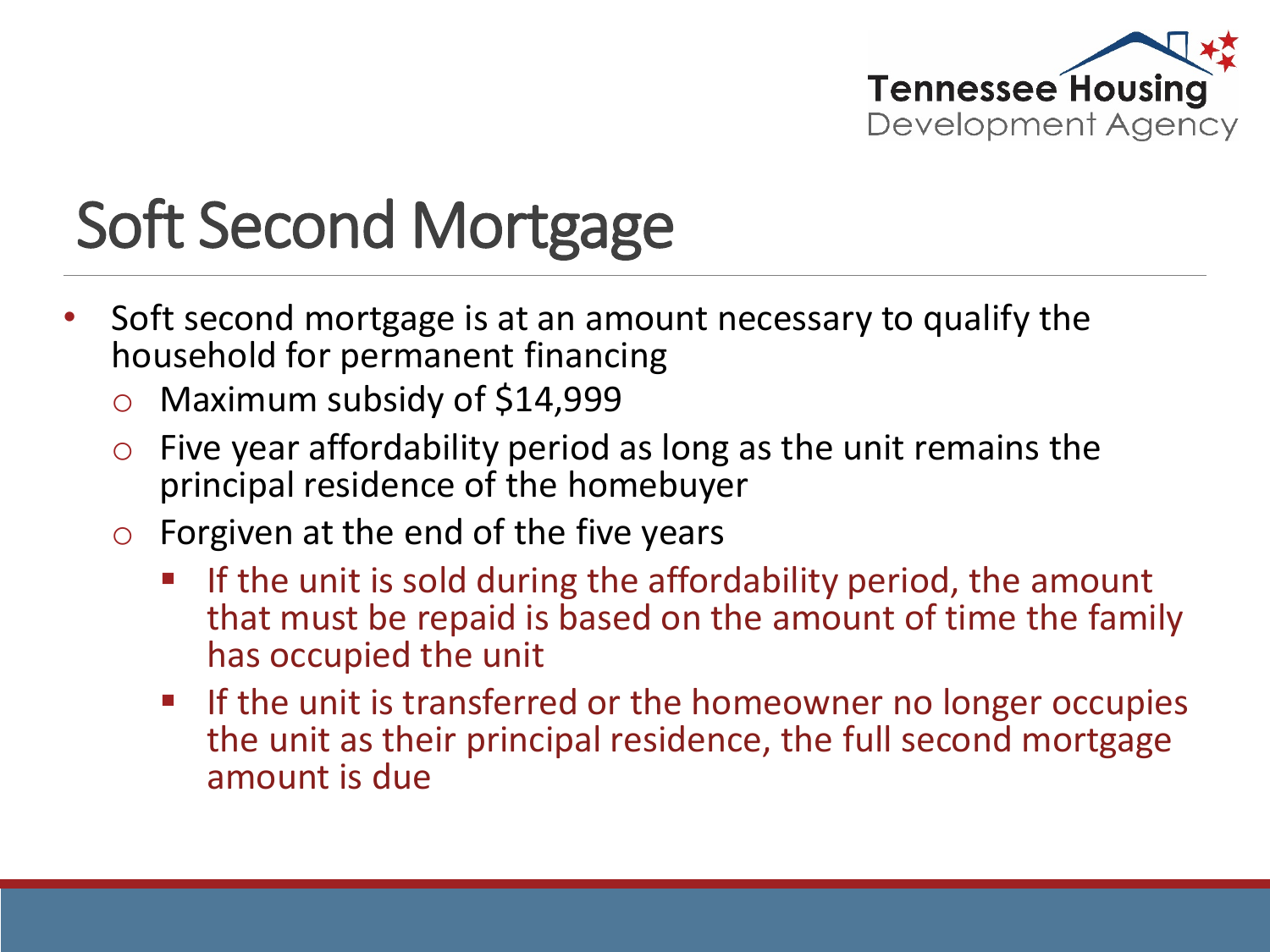

# Soft Second Mortgage

- Soft Third mortgage is at an amount necessary to qualify the household for permanent financing
	- Additional subsidy by the grantee in the form of a grant is allowable so long as there is an encumbrance placed on the home in the form of a subordinate mortgage with compliance terms equal to or greater than the HOME requirements.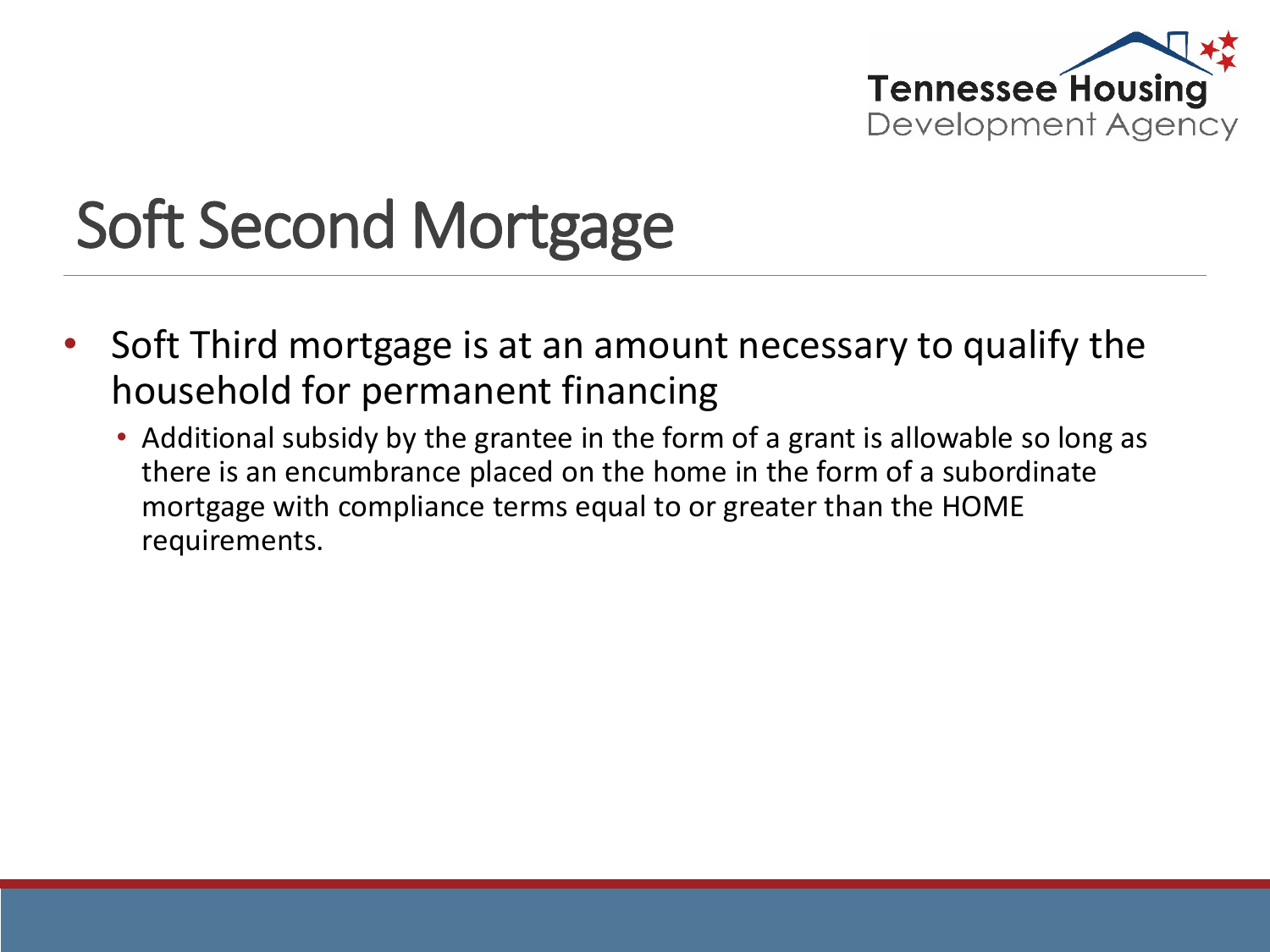

## Homebuyer Eligibility

- Buyer must obtain title to the property,
- Complete 8 hours of HUD-approved homebuyer counseling,
- Contribute 1% of the sales price from his/her own funds,
- Occupy the property as his/her principal residence throughout affordability period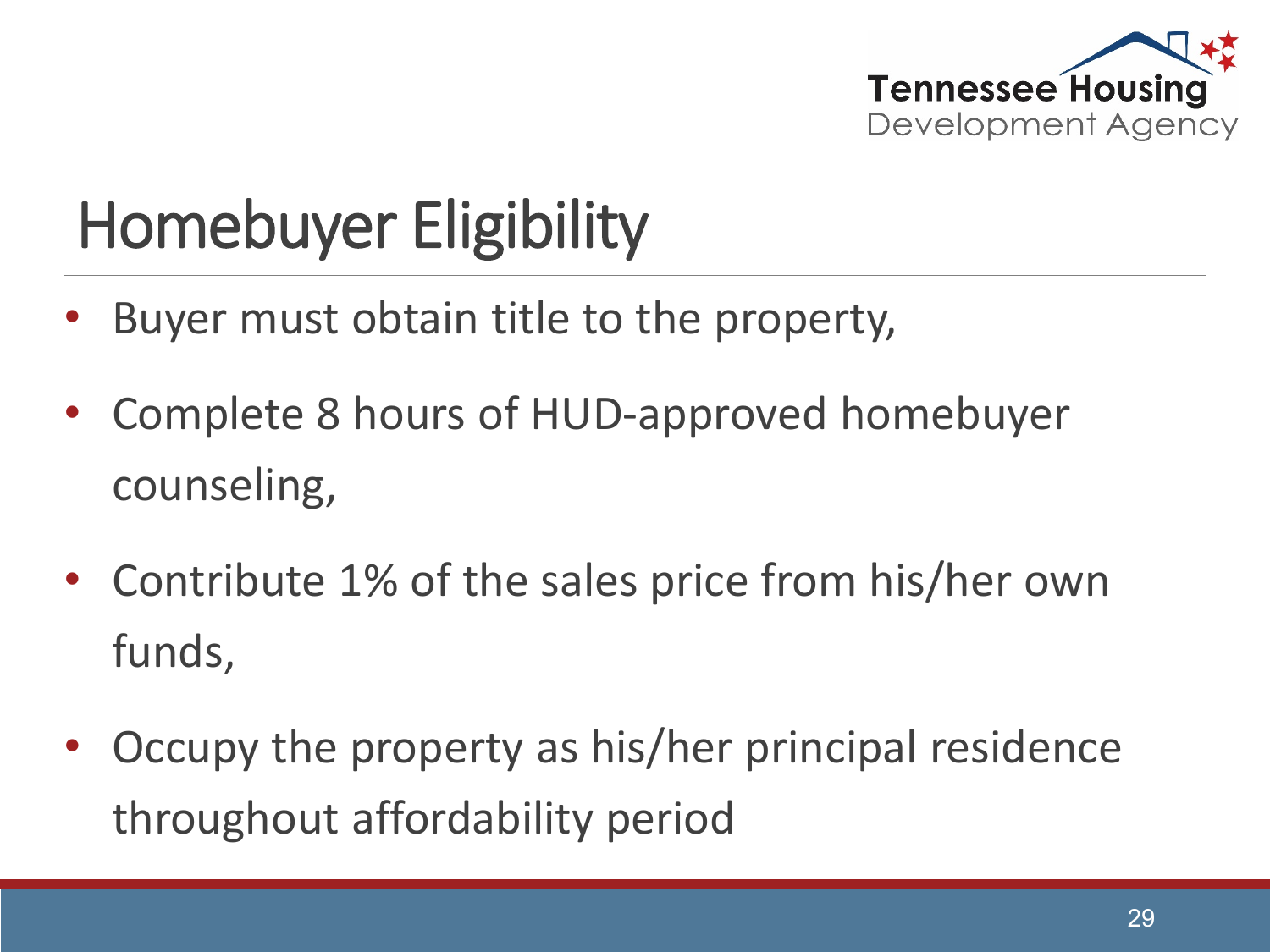

### Homebuyer Eligibility

- Prospective buyer must have gross annual income at or below 80% of area median income based on HUD's published income limits
	- o THDA strongly encourages CHDOs to work with households with incomes in the 60% - 80% AMI range
	- o See current HUD Income Limits on THDA web site
	- o HOME income limits **ALWAYS** apply to HOME units regardless of other funding sources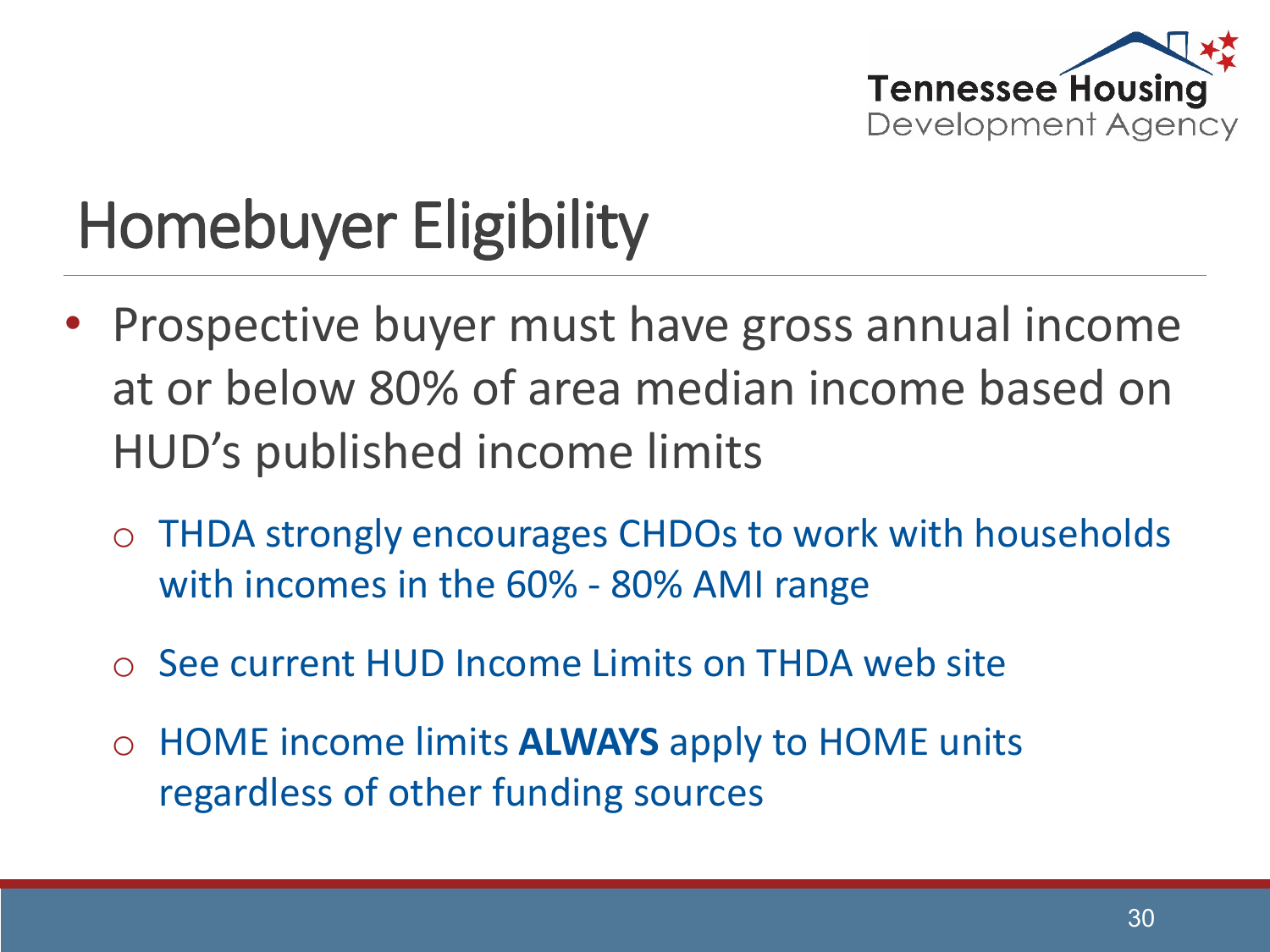

#### Permanent Mortgage Requirements

- Use a THDA mortgage whenever possible
	- If permanent mortgage is not THDA, the interest rate must not exceed the prevailing Great Choice rate by more than one (1%) percentage point
- All loans must be fully amortizing
- No pre-payment penalties for early payoffs
- Total closing costs and pre-paid items cannot exceed 6% of the purchase price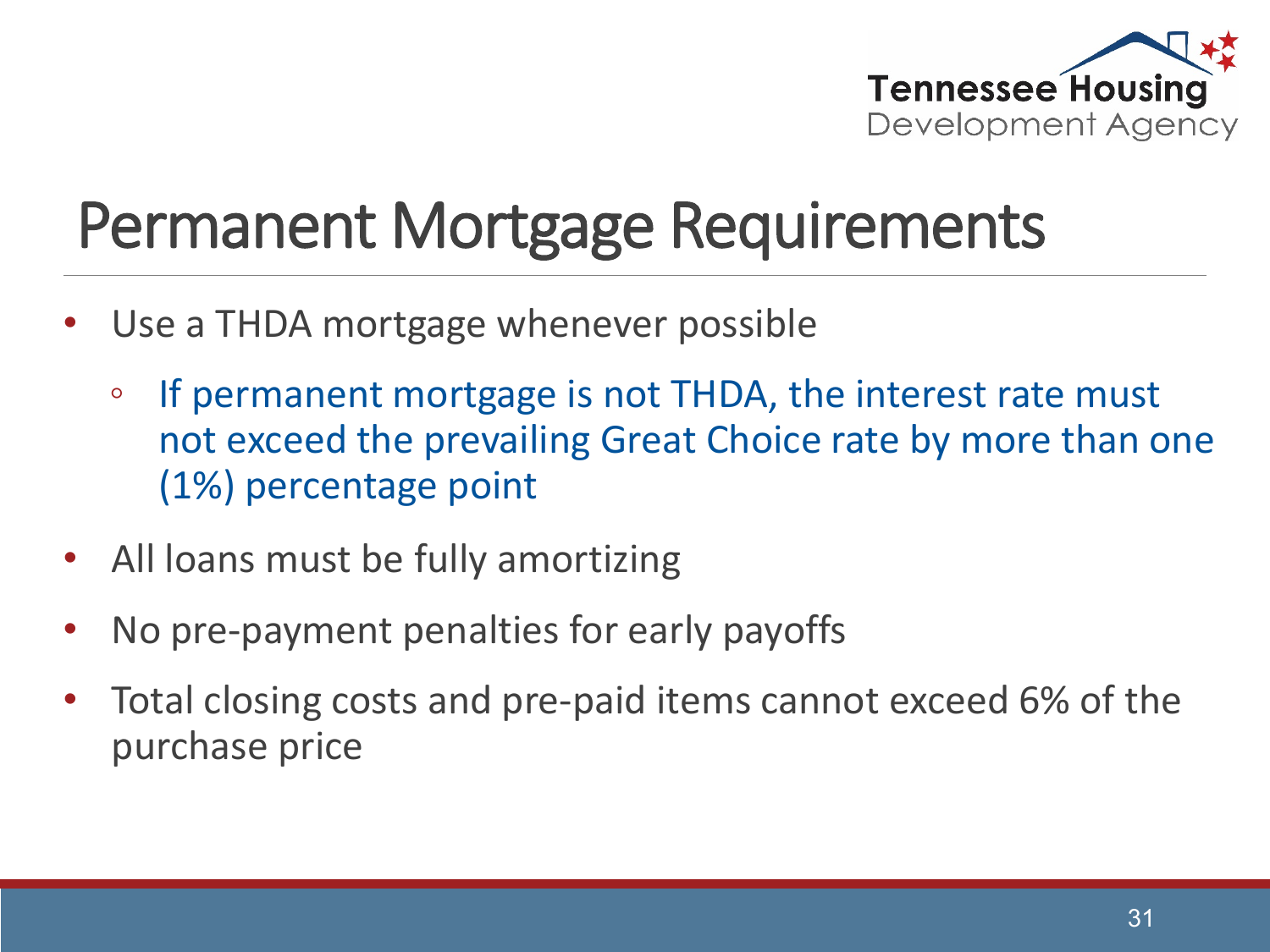

#### Underwriting Requirements

- The new housing payment must not exceed 29% of gross monthly income based on the section 8 calculation (front end ratio)
- The total household debt, including the new mortgage payment, must not exceed 41% of the gross monthly income based on the section 8 calculation (back end ratio)
- Underwriting to determine the eligible assistance to the buyer must be determined using the THDA Single Family underwriting template
	- The Single Family Underwriting Tool must be submitted prior to the approval of a buyer for HOME assistance.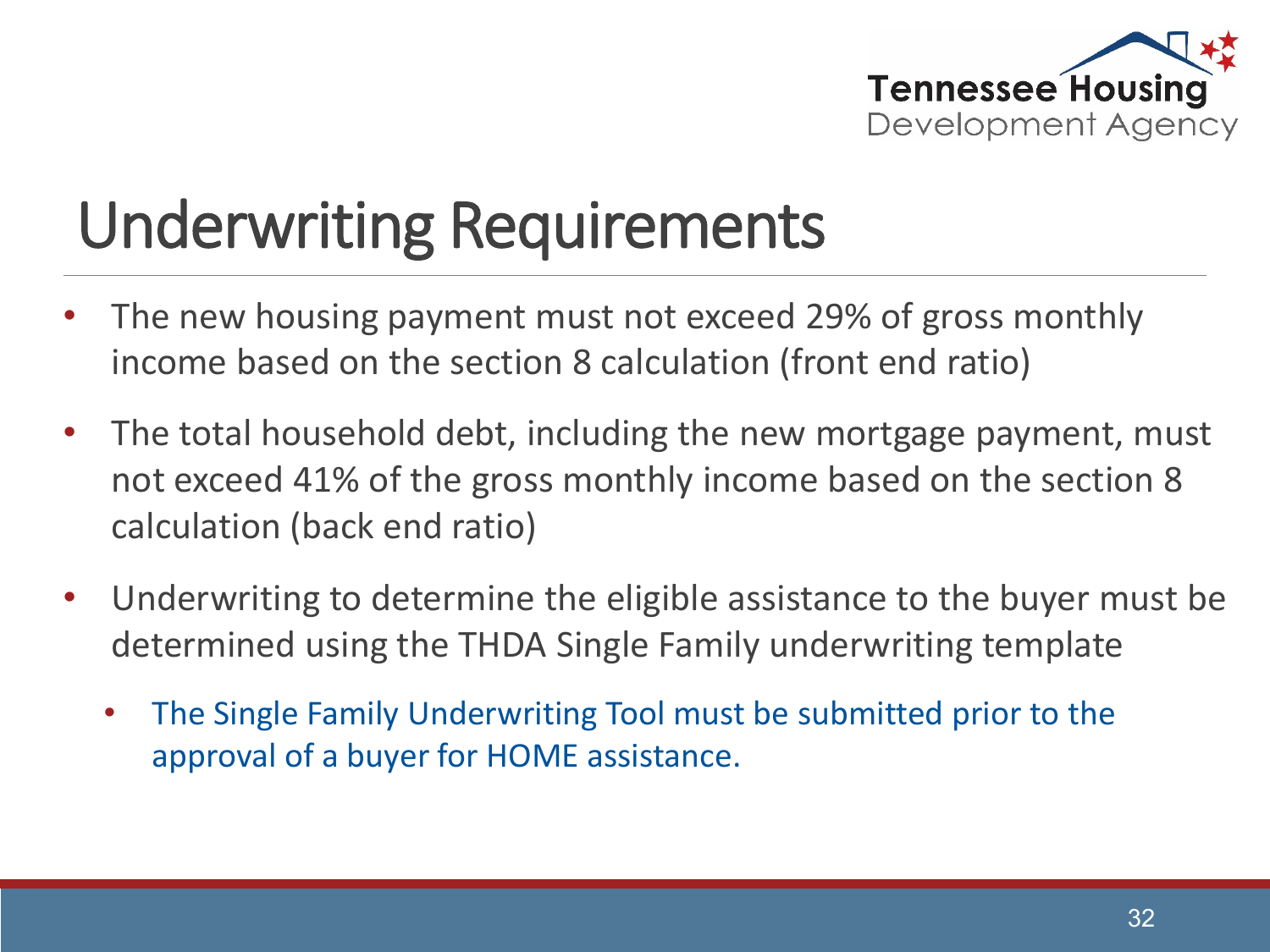

# Long-Term Affordability Requirements

- THDA uses the less restrictive Recapture option for its home ownership programs
	- o The homebuyer is required to repay all or a portion of the *direct HOME subsidy* if the property is sold, transferred, or no longer used as their principal residence during the affordability period
	- o This includes refinancing during the affordability period
	- o The CHDO must have and implement a process for verifying that the beneficiary continues to reside in the unit as their principal residence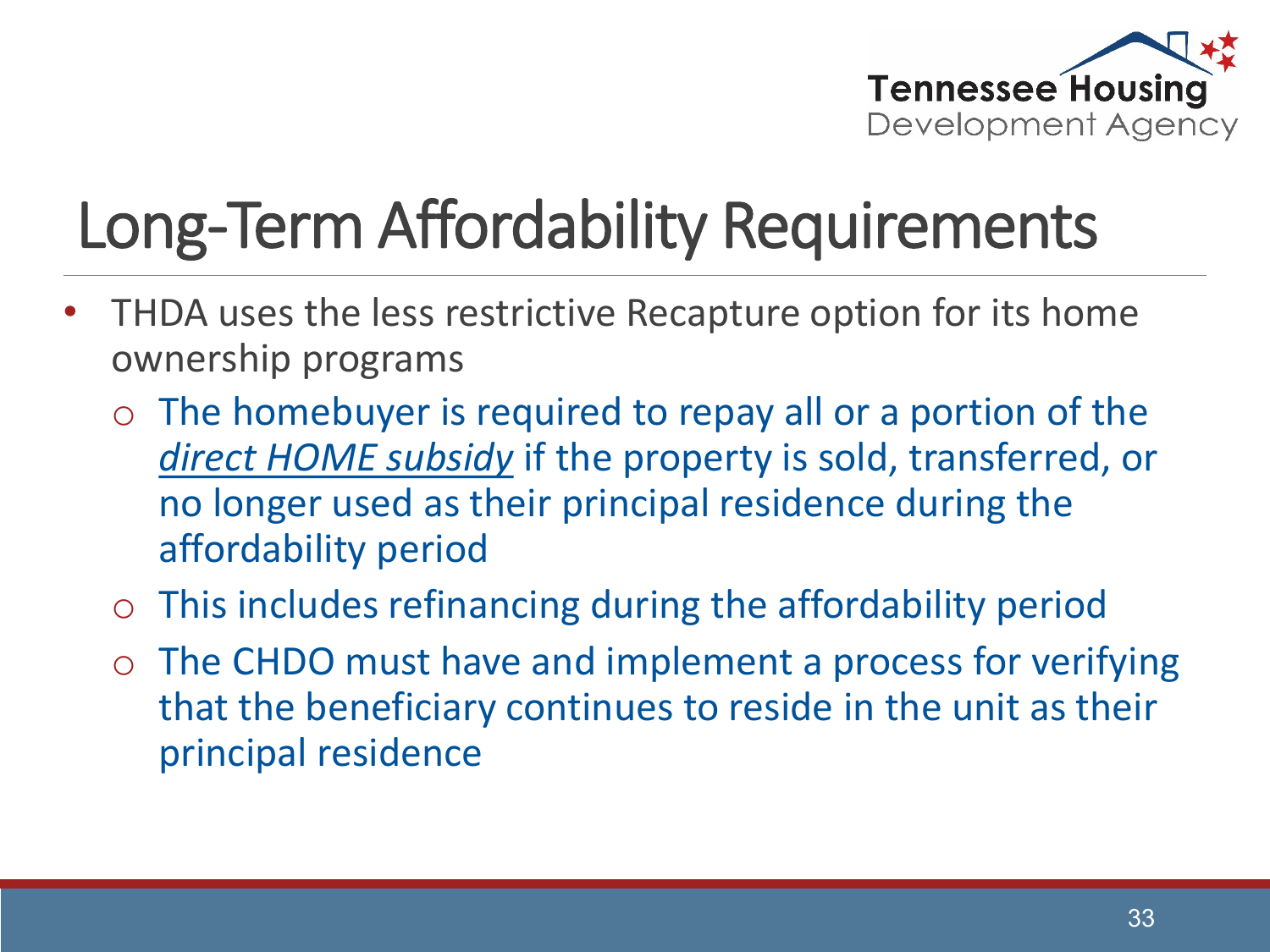

#### Recapture

- The homebuyer may sell the property to any willing buyer at whatever price the market will bear as long as all or a portion of the HOME debt remaining on the property is repaid
- The amount to be recaptured can be reduced on a pro-rated basis for as long as the homeowner has owned and occupied the home, measured against the required affordability period
- If the unit does not remain in compliance, then *the entire amount of the HOME subsidy must be recaptured*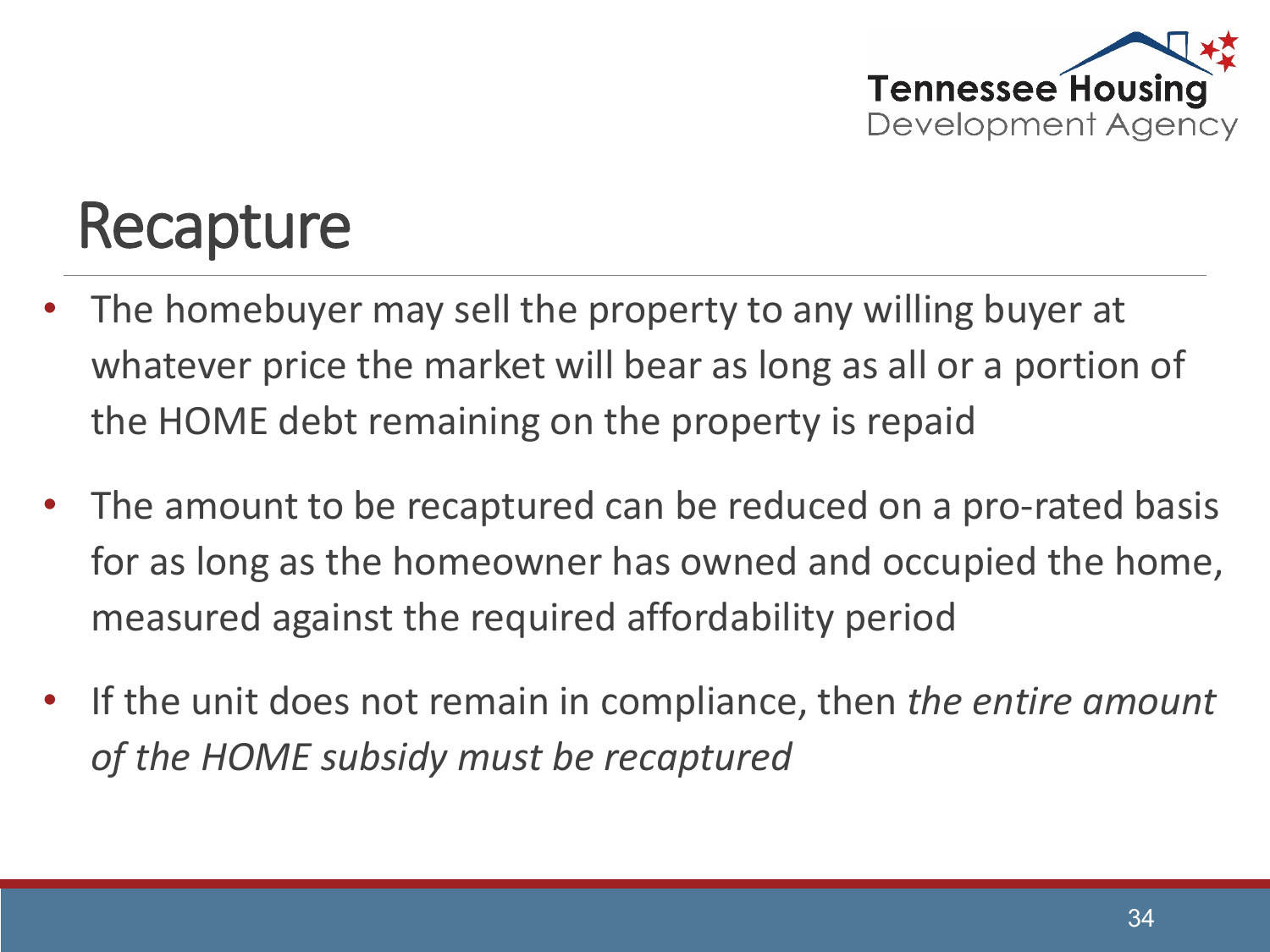

# Enforcement of Affordability Period

- Prior to drawing down HOME funds for construction, the CHDO will execute a Restrictive Covenant and Deed of Trust and record these as a lien against the property
	- o Secures the development subsidy
- At time of sale, THDA will release its Restrictive Covenant and Deed of **Trust**
- CHDO will execute a Grant Note and Deed of Trust with the homebuyer as part of the closing to secure the soft second mortgage under Recapture provisions
	- o THDA must receive recorded copies within 30 days of closing
	- o Keep your Housing Coordinator in the loop for closings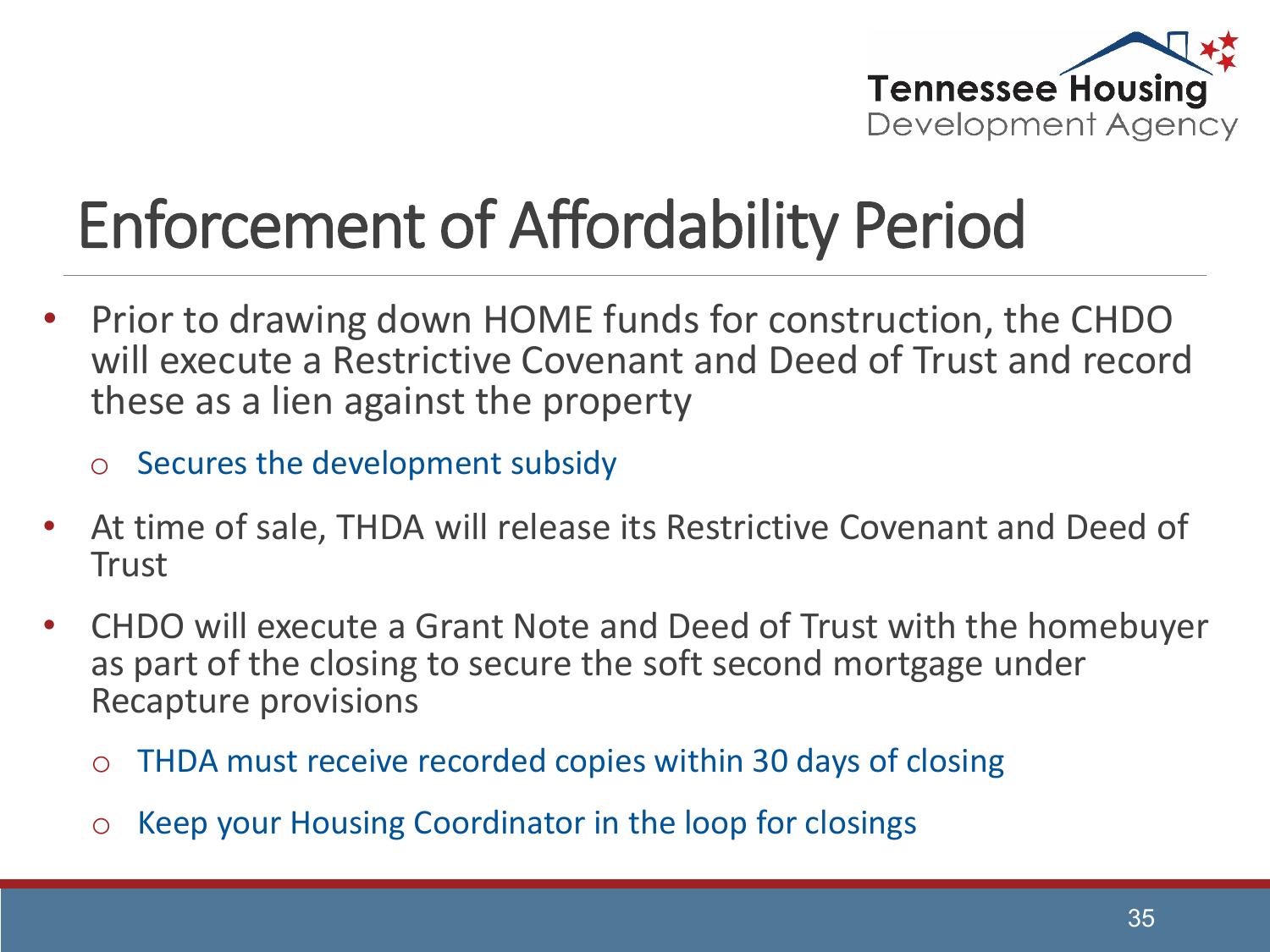

#### CHDO Proceeds

- CHDO proceeds must first be used to develop additional units for homeownership in accordance with the Working Agreement.
- After the CHDO proceeds have been used a second time to develop more housing, the HOME restrictions on the use of proceeds is eliminated
	- CHDOs must provide annual reports to THDA on the use of CHDO proceeds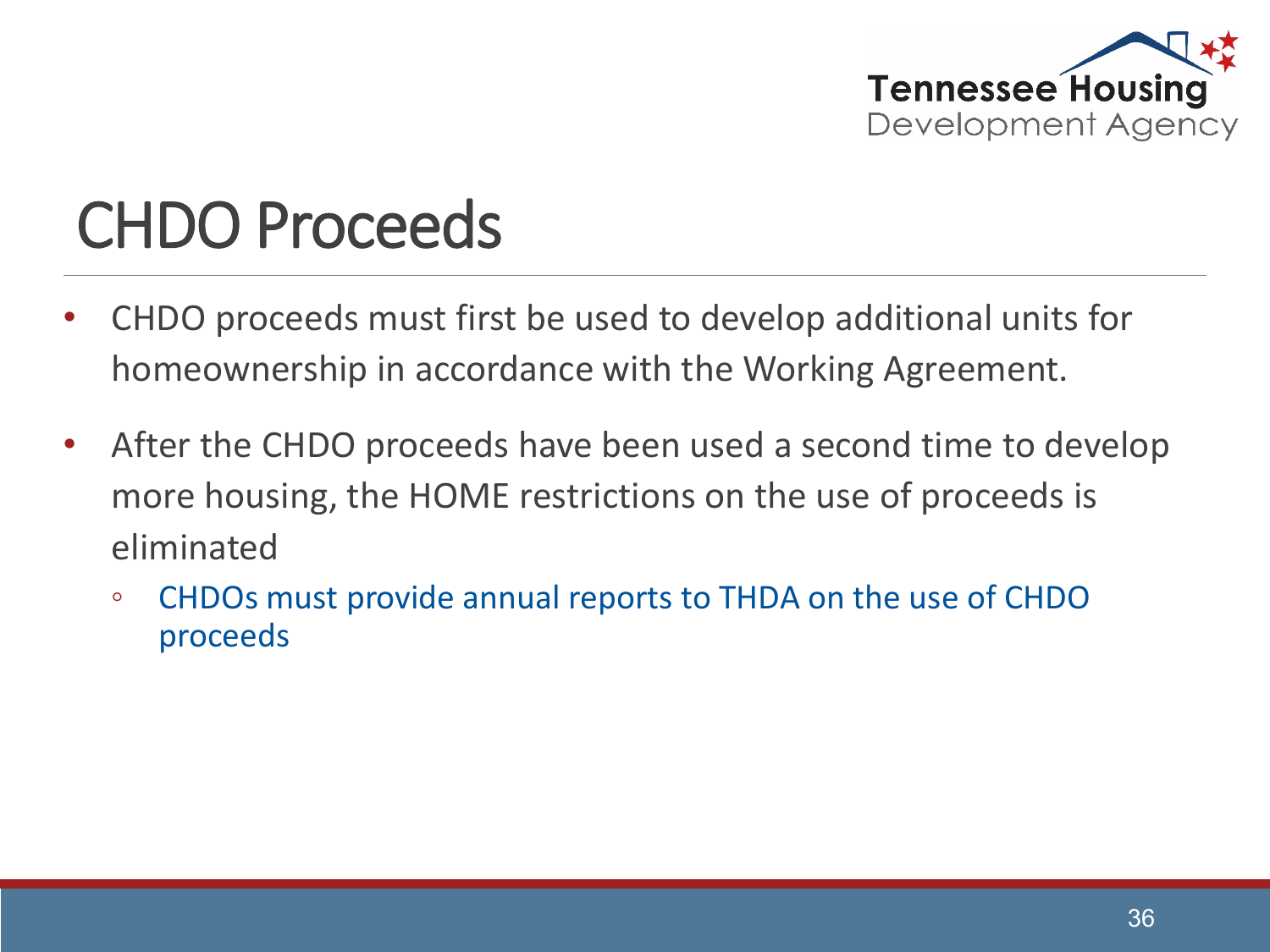

#### CHDO Proceeds

| Total cost to develop the Project from HOME<br><b>Funds assuming a subsidy limit and contract</b><br>development cost of \$110,000.00 | <b>Example</b>                                                        |
|---------------------------------------------------------------------------------------------------------------------------------------|-----------------------------------------------------------------------|
| Actual cost of HOME funds to develop the Project \$100,000 (\$90,000 Hard Cost + \$10,000 Soft Cost)<br>(Hard and Soft Costs)         |                                                                       |
| (+) 8% developer fee based on actual hard costs                                                                                       | \$7,200 (8% of the \$90,000 Hard Cost) MUST BE DRAWN                  |
| from HOME funds                                                                                                                       | DURING DEVELOPMENT).                                                  |
| (=) Total cost to develop the Project from HOME                                                                                       | $$107,200$ (\$100,000 project cost + \$7,200 Developer Fee)           |
| Funds.                                                                                                                                | Total Can Not exceed subsidy Limit                                    |
| (-) Amount of down payment assistance left in                                                                                         | \$10,000 (Down Payment Assistance left with the                       |
| the house (up to $$14,999$ )                                                                                                          | Homebuyer)                                                            |
| (=) Restricted CHDO Proceeds                                                                                                          | \$97,200 (Restricted CHDO proceeds carried forward for<br>second use) |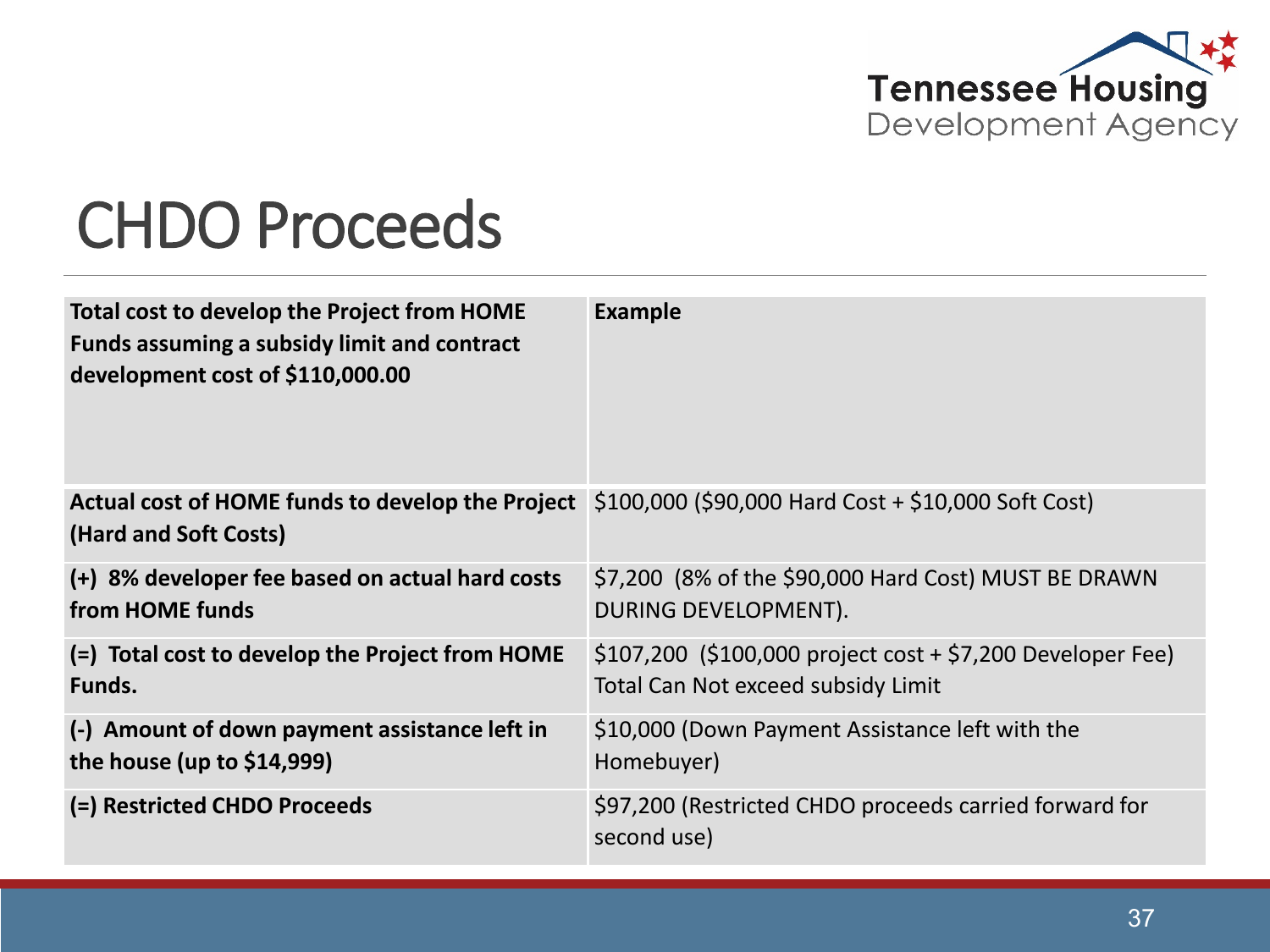

#### Conversion to Rental Housing

- Homebuyer units developed by CHDOs that are not sold within 9 months after construction completion (issuance of a certificate of occupancy) must be converted to rental units
- The rental affordability period and all HOME rental requirements will apply to homebuyer units that are converted to rental
- Subject to THDA approval, a CHDO may convert such units to lease-purchase provided the CHDO has an already established lease-purchase program AND the agreement with the homebuyer is executed before the deadline for conversion.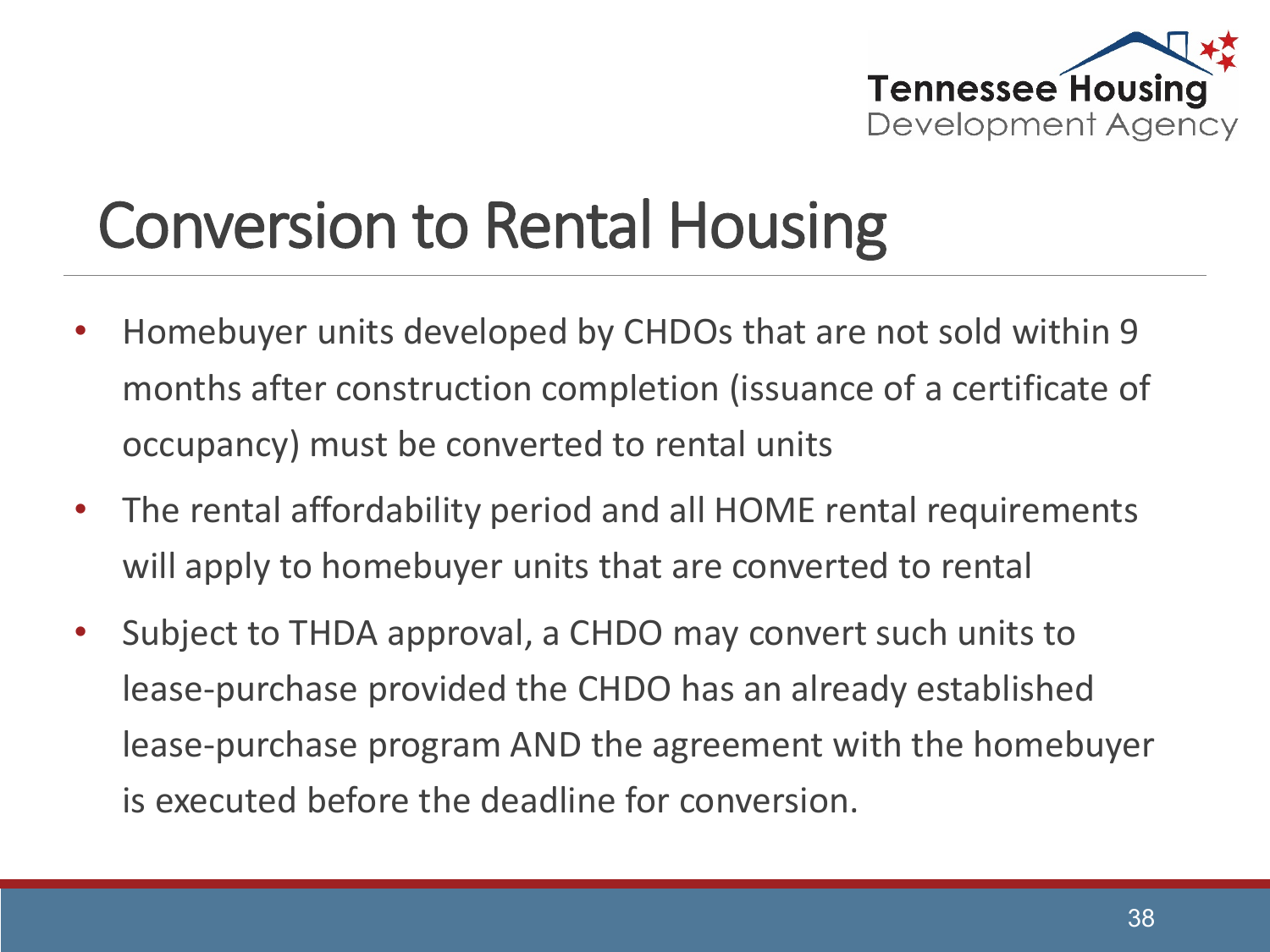

#### Grants Management System

- All grant management processes will be processed through THDA's GMS system.
	- Grant and Project set-up and closeout
	- ERR's
	- Work Write-ups including LBP hazard assessments
	- Change orders
	- Draw requests
- All documents and pictures will be uploaded directly into the GMS system with the draw request.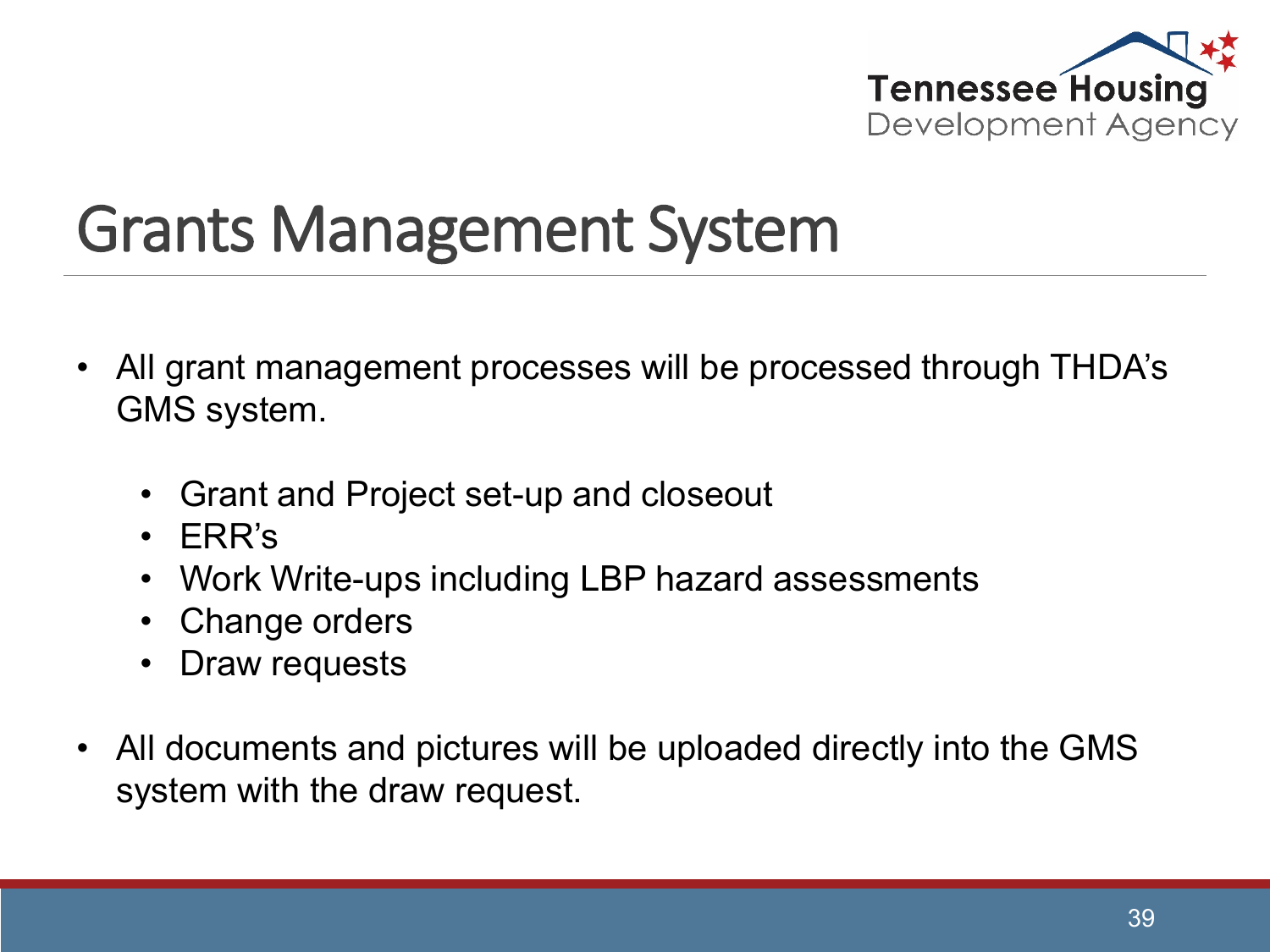

#### Submitting Project Setup

Prior to initiating solicitation of applications, THDA must have:

- Signed Working Agreement
- Missing requirements specified in Attachment A as identified
- ACH Form (Must be mailed to TN F&A)
- W-9 Form Request for Taxpayer Identification Number and Certification (Rev. October 2018)
- Authorized Signatures completed in GMS
- Policies and Procedures uploaded to GMS
- Tier One Environmental Review Completed and reviewed in GMS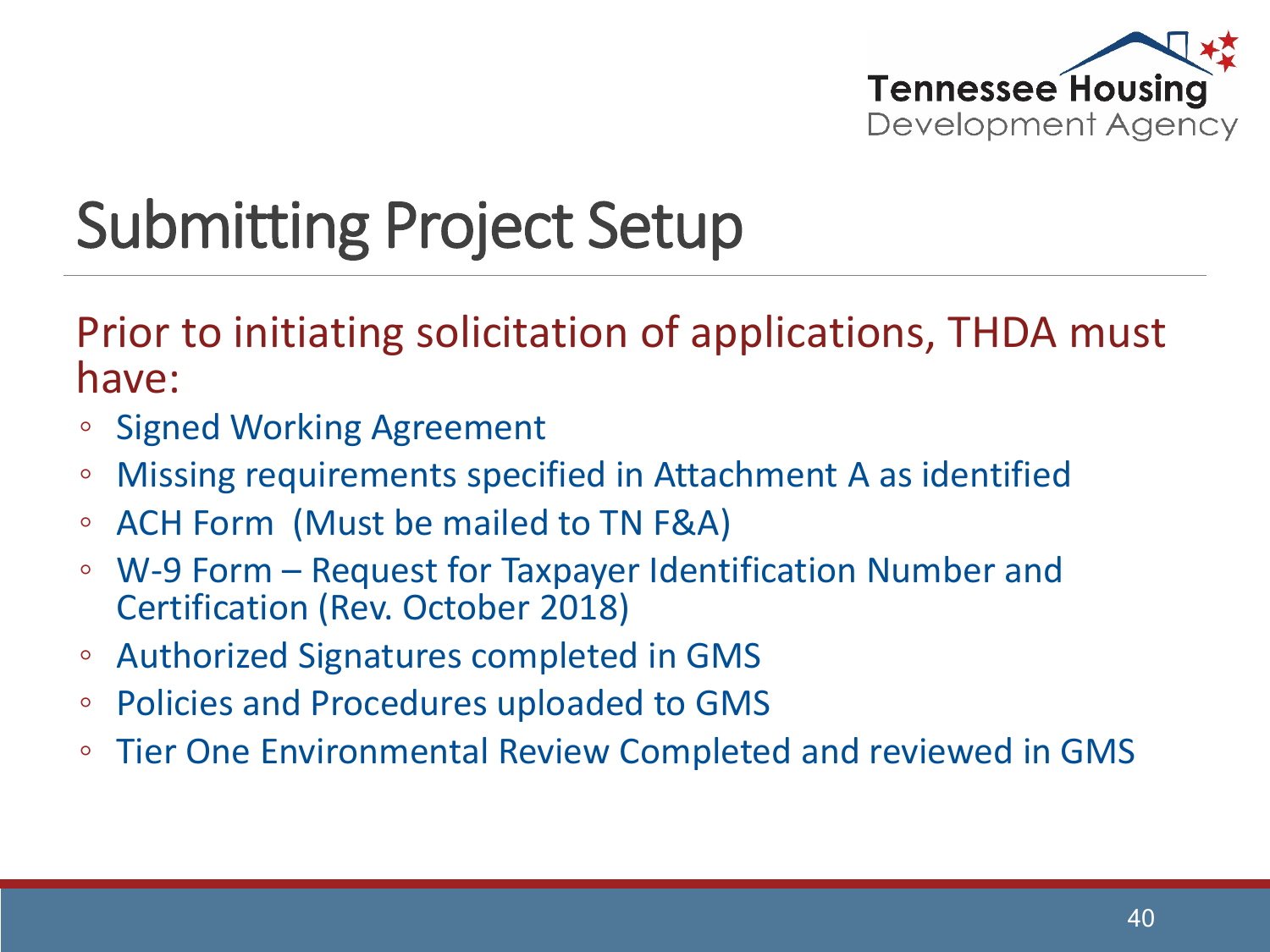

#### Submitting Project Setup

Prior to first draw, THDA must have uploaded to the GMS System:

Completed and approved Tier 2 Environmental Review for site specific address (must be approved prior to obligation of any HOME funds)

- Approved work write-up completed or plans submitted
- Completed LBP-4; Lead based paint Inspection report or risk assessment if applicable
- Completed and approved work write-up or plans and supporting documentation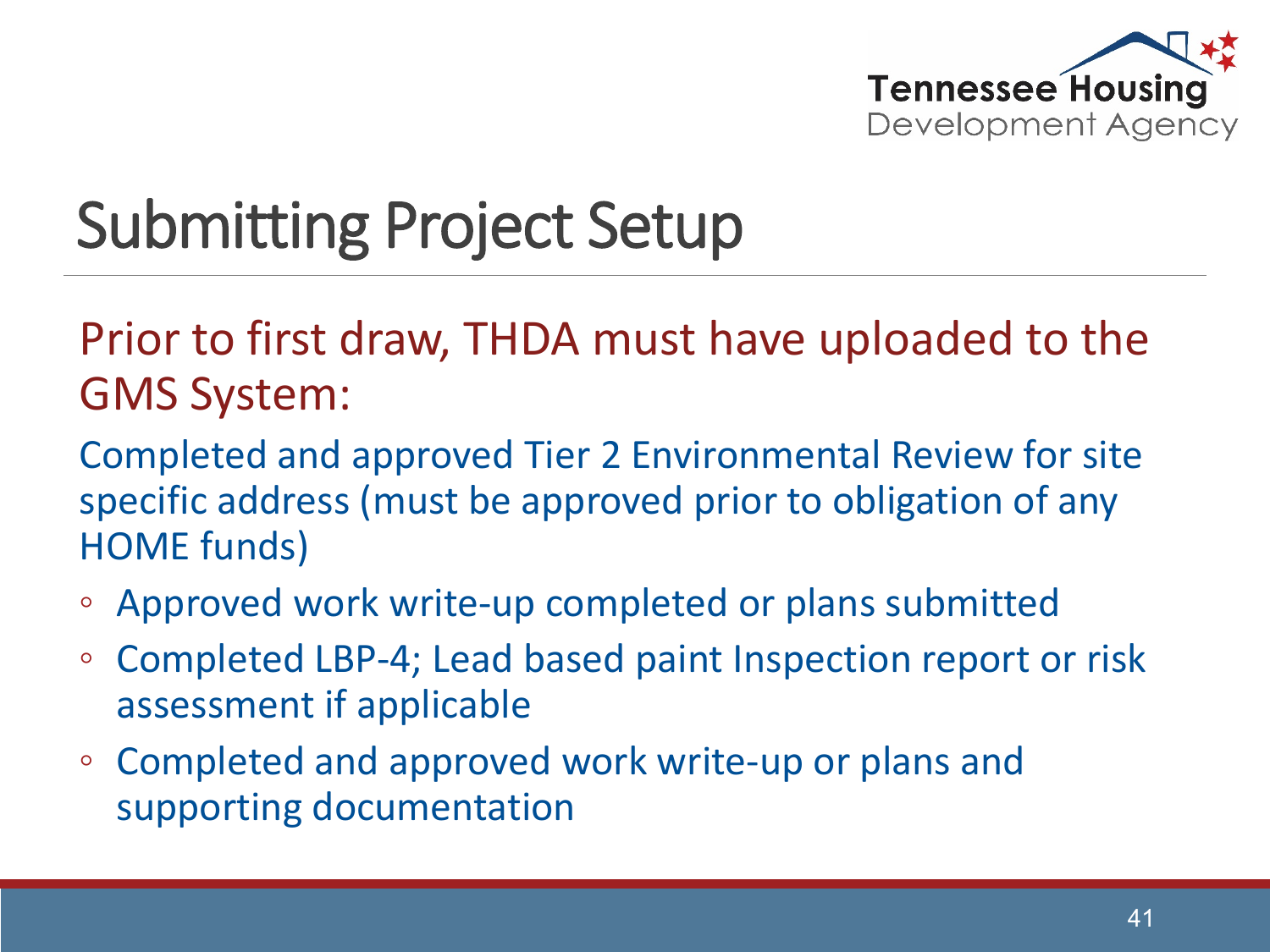

#### Pay Request – Interim Draw

Required documents:

- Request for Payment with authorized signatures
- Interim Draw request certifying percentage of project completion
- Approved progress review
- Copies of approved change orders, if applicable
- Invoices for soft costs, if applicable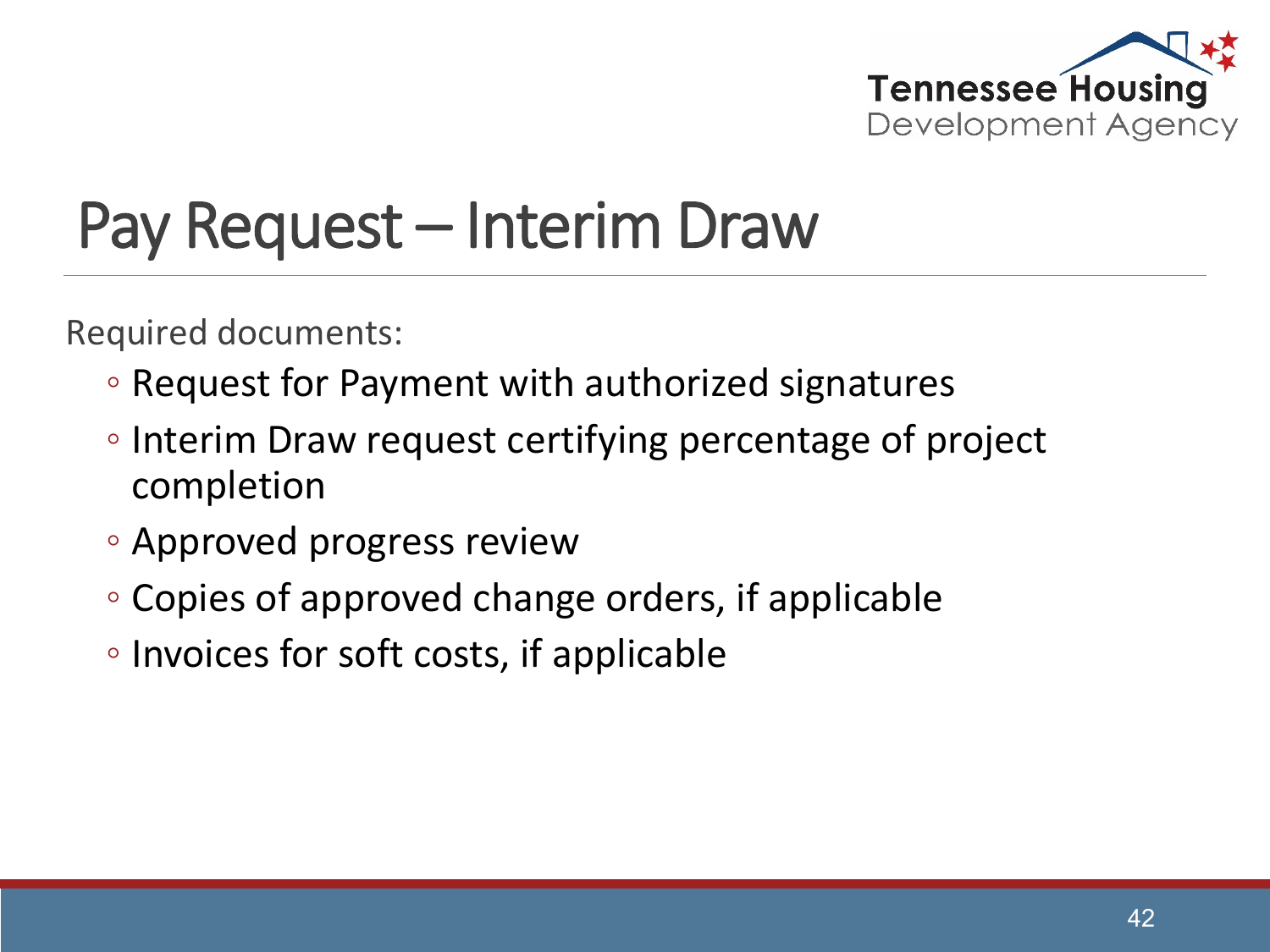

#### Pay Request – Final Draw

#### Final draw for project funds must include in GMS System

- Request for Payment with authorized signatures
- Certification of Completion and Final Inspection
- Certificate of code compliance issued by local community, SFMO, or by licensed third party inspector
- Approved Final Review
- Change orders
- Statement of lead based paint clearance, if applicable
- Statement of Homeowner's Insurance
- Invoices for soft costs
- Project completion information
- Recorded copy of Deed of Trust securing HOME investment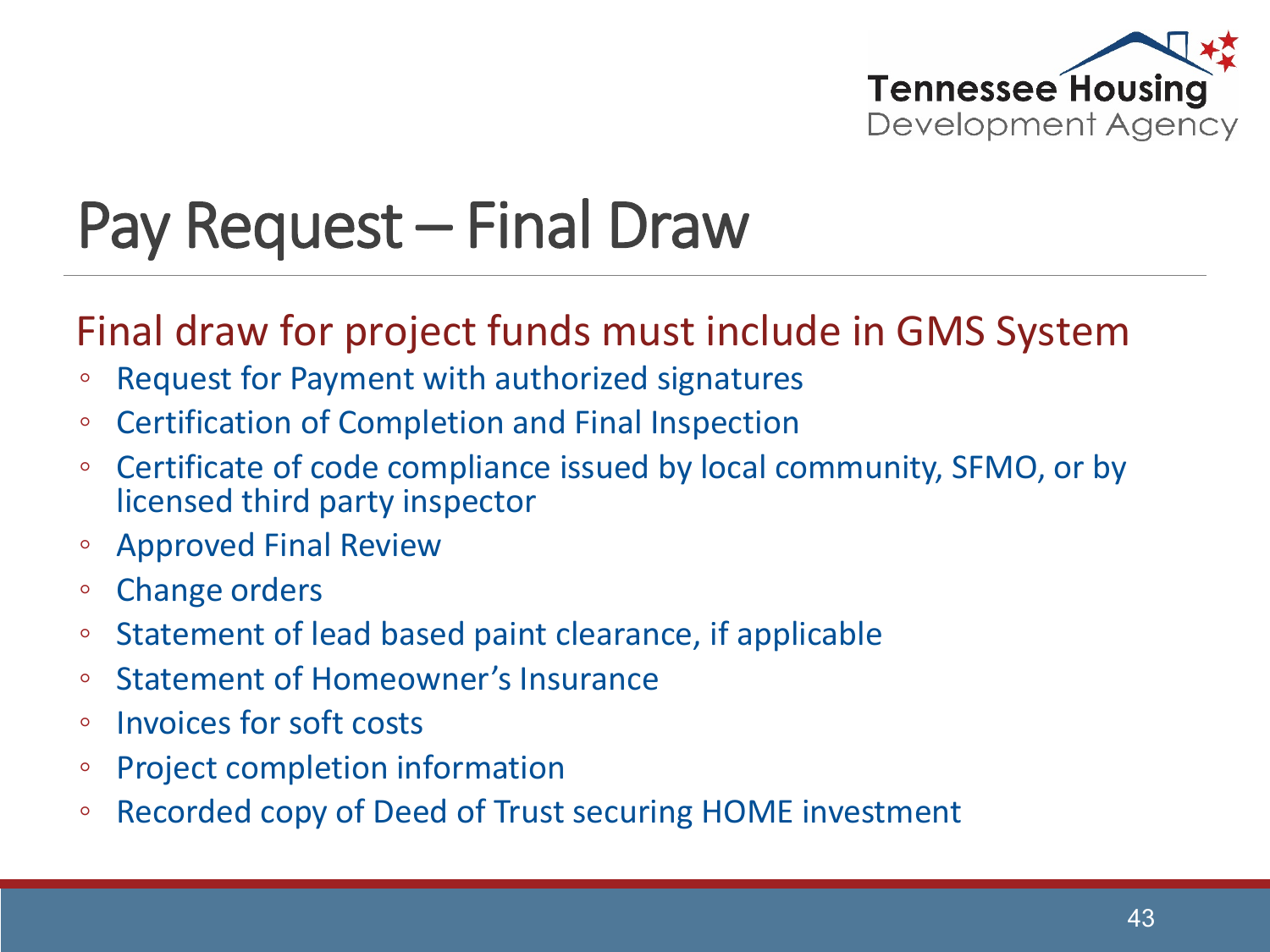

#### Pay Requests – Operating Assistance

Submit separately from project draws.

Required documents:

- Request for Payment with authorized signatures
- Invoice
- Time Sheets

Operating assistance funds are available for all qualified expenses per Operating Assistance contract including non HOME-specific activities with appropriate documentation.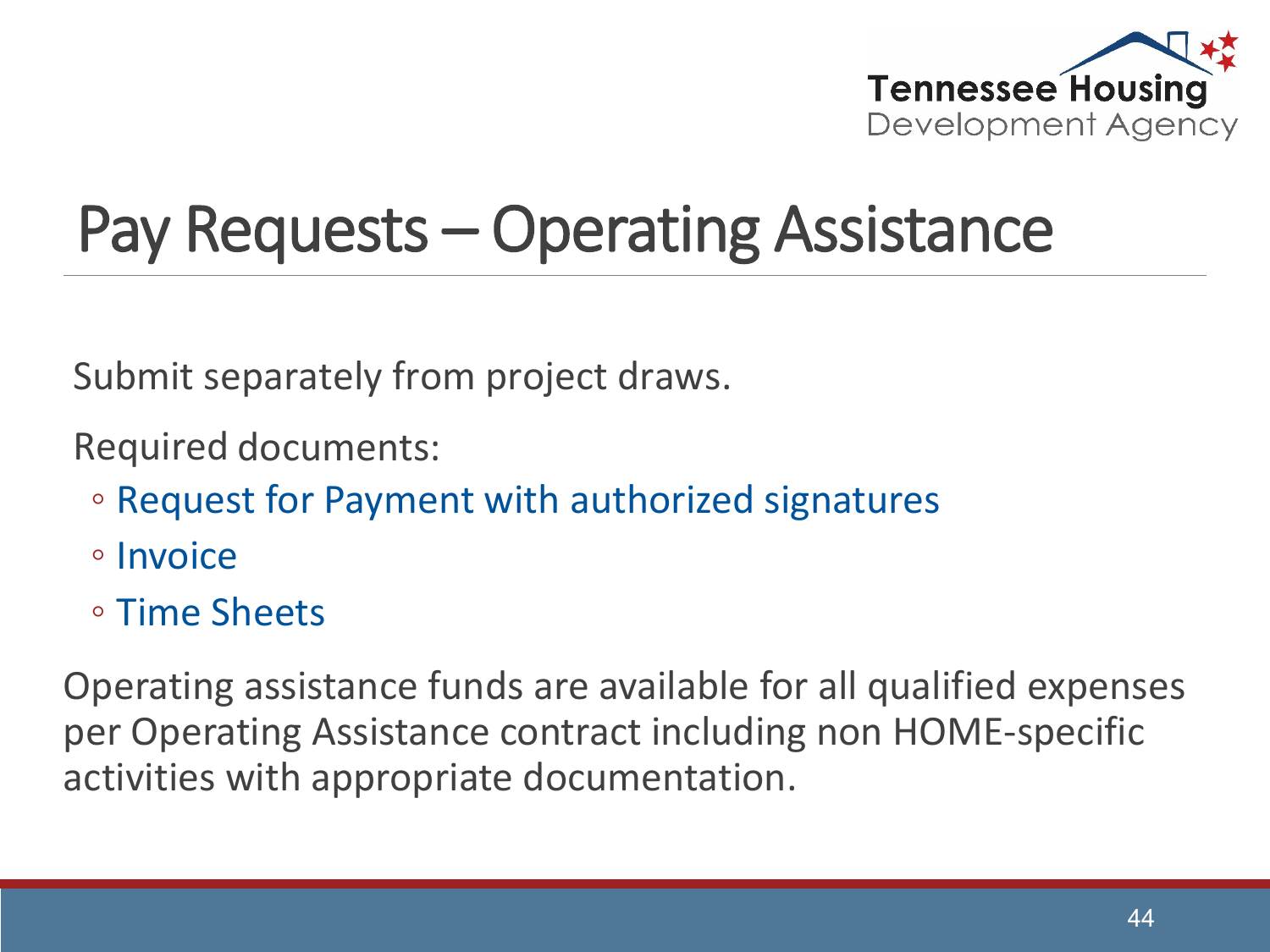

### Activity Completion

An activity is COMPLETE when:

- All construction work is complete and property standards are met, including THDA Design Standards
- Final draw down of HOME funds is disbursed
- The loan is closed with the homebuyer
- Activity completion information (beneficiary and project financing data) is entered into IDIS

The affordability period begins on the date the activity is marked as completed in IDIS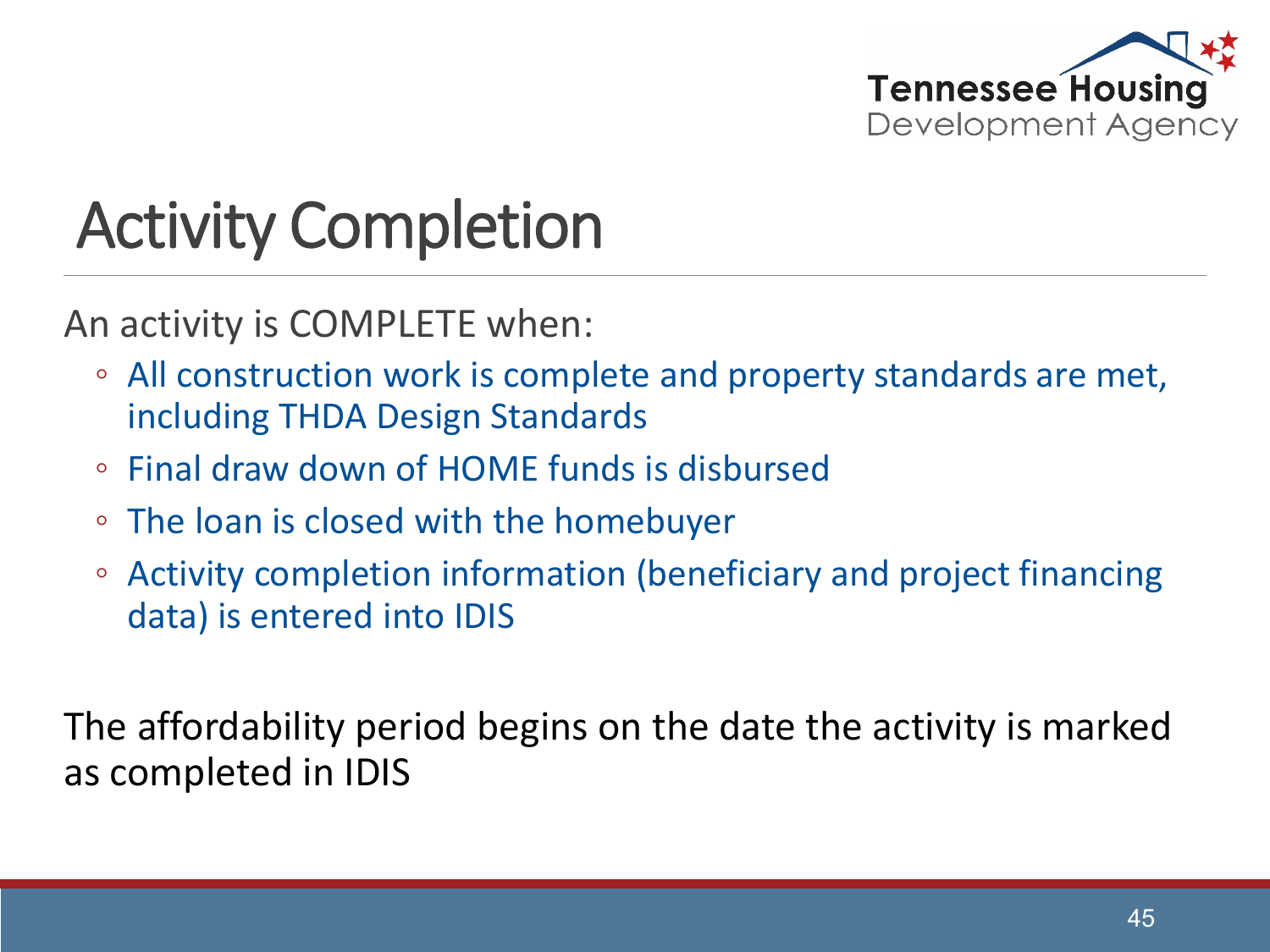

# Completion of Grant

- •All grant activity should be completed within the original term of the grant, 6/30/2024
	- No work contracted after 6/30/2024 will be eligible.
- •There is a 60 day closeout period allowed following the term of the grant.
	- All pay request must be submitted no later than 8/30/2024